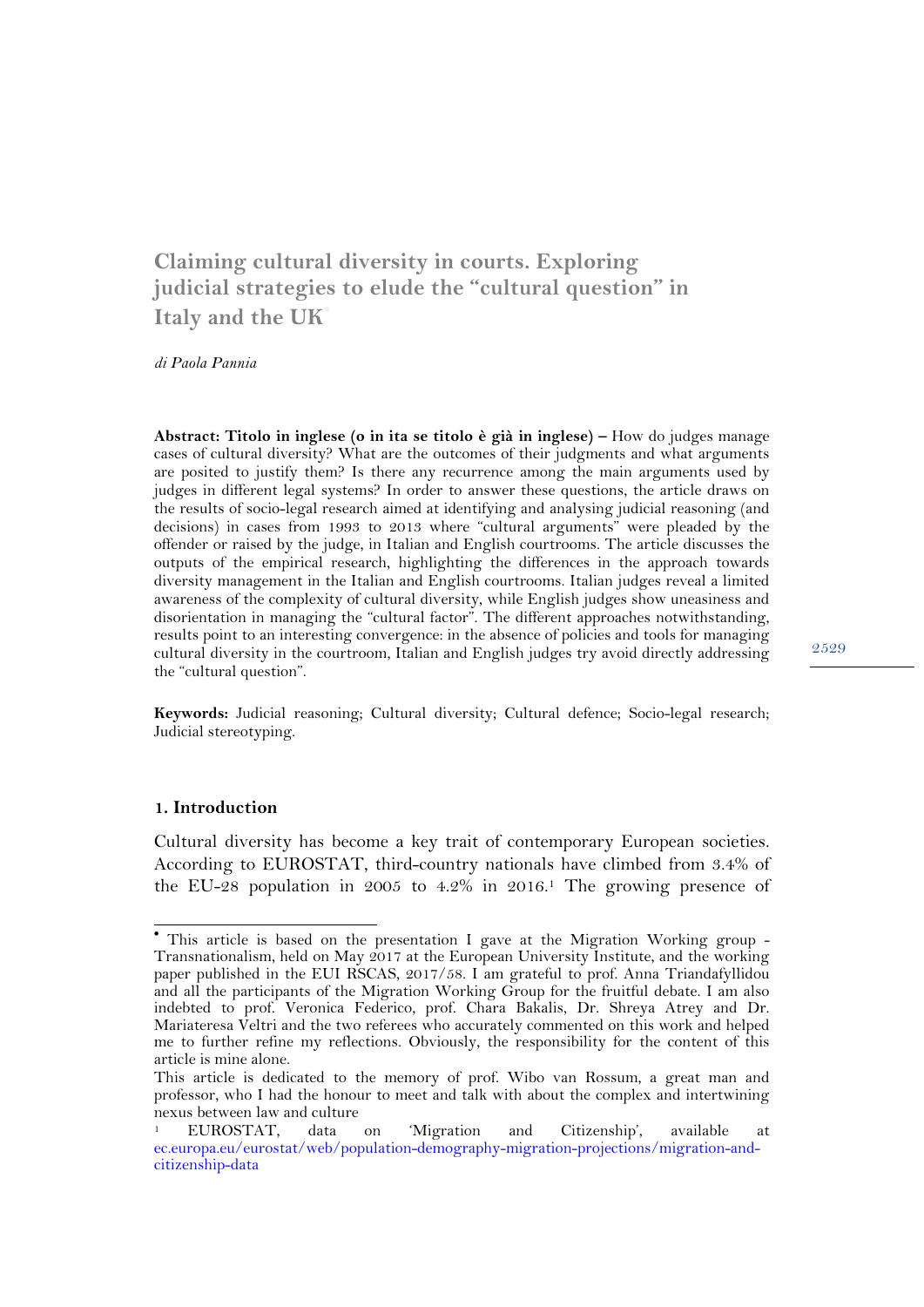foreigners coming from remote and very diverse countries leads to the juxtaposition of multiple patterns of diversity, such as linguistic, religious, social and ethnic ones. This "super-diversity"<sup>2</sup> calls into question the traditional structures of societies, and therefore it challenges the States' ability to manage such a multi-layered complexity.<sup>3</sup> At different levels and to different degrees, State institutions are called upon to revise and adjust common tools, practices and policies so as to govern diversity.

The legal framework is in the midst of this process. Indeed, ever more frequently courts at all levels worldwide are experiencing a new kind of legal argumentation, where claimants ask the court to acknowledge the particularity of their cultural backgrounds and, on this basis, to judge their cases differently from those of the rest of the community.4

This is typically the case of the phenomenon of "culturally motivated crimes", increasingly explored by practitioners and scholars. A "culturally motivated crime" is defined as an "act committed by a member of a minority culture, which is considered an offence by the legal system of the dominant culture. Nevertheless, within the cultural group of the offender that same act is condoned or accepted as normal behavior and approved or even endorsed and promoted in the given situation".5 On this basis, offenders plead for special treatment before the Court (their culture being cited as a motive, justification, excuse, or mitigating circumstance).

Until now, research has focused on trying to understand whether constitutional frameworks can allow for the "cultural exception", and, if so, on establishing the limits to that exception. Scholars have pointed to the courts as the institutional actors bearing the heaviest burden in managing the consequences generated by cultural diversity, stressing the difficulty of invoking a cultural argument in courts.<sup>6</sup> Nevertheless, thus far, rarely have authors undertaken a systematic analysis of the strategies actually used by judges to adjudicate cultural claims inside courtrooms.7 The issues of what actually

9530

<sup>&</sup>lt;sup>2</sup> 'Super-diversity' is a term intended to underline a level and kind of complexity overcoming anything previously experienced in a particular society. See S. Vertovec, *Super-diversity and* 

<sup>&</sup>lt;sup>3</sup> For a comprehensive analysis of the multiple interweaving aspects related to the management of cultural diversity, see G. Cerrina Feroni, V. Federico (eds.), *Strumenti, precorsi e strategie dell'integrazione nelle società multiculturali*, Napoli, 2018. 4 A. Dundes Renteln, *The Cultural Defense: Challenging the Monocultural Paradigm*, in M. C.

Foblets, J. F. Gaudreault-Desbiens, A. Dundes Renteln (eds.), *Cultural Diversity and the Law. State Responses from Around the World*, Bruxelles, 2010, 791 ff.; M. Nicolini, F. Palermo, *For a new semantic of difference: cultural exception and the Law*, in 8(1) *Pòlemos. Journal of Law,* 

<sup>&</sup>lt;sup>5</sup> J. Van Broeck, *Cultural defence and culturally motivated crimes*, in 9(1) *European Journal of Crime. Criminal Law and Criminal Justice*, 5 (2001). 6 M. C. Foblets, A. Dundes Renteln (eds.), *Multicultural Jurisprudence. Comparative Perspectives* 

*on the Cultural Defense*, Oxford and Portland Oregon (2009); A. Phillips, *When culture means gender: issues of cultural defence in the English Courts*, in 66(4) *Modern Law Review* 510 (2003); L. Volpp, *(Mis)Identifying Culture: Asian Women and the 'Cultural Defence*', 17 *Harv. Women's* 

<sup>&</sup>lt;sup>7</sup> A. Shachar, *Demystifying culture*, in 10 *I-CON International Journal of Constitutional Law* 429 (2012); S. D'Hondt, *The Cultural Defense as Courtroom Drama: The Enactment of Identity, Sameness, and Difference in Criminal Trial Discourse*, in 35 *Law & Social Inquiry* 67 (2010).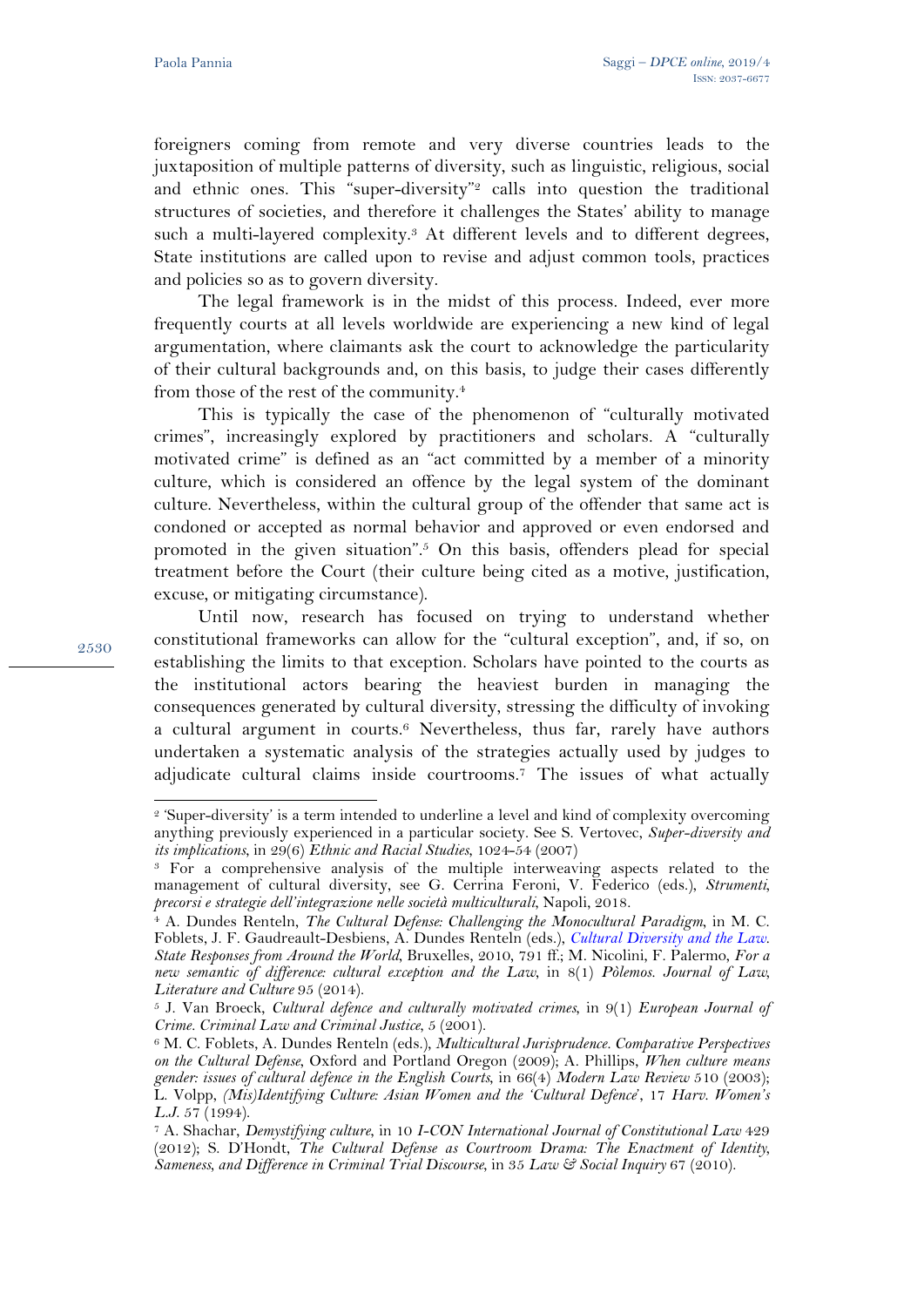l

happens when culture enters the courtroom, and more specifically how judges concretely deal with it, how they perceive, understand and shape their response to the "cultural question" in their daily decision-making, remains underanalysed.<sup>8</sup>

Adopting a strong 'law in context' perspective, the present research attempts to fill this gap. Indeed, by focusing on the "how" questions, this study aims to advance the understanding of the strategies adopted by judges to address the "cultural question" and, in doing so, it also suggests some hypotheses on the reasons why judges adopt a specific strategy. The main questions addressed in this article are the following: how do judges manage cases of cultural diversity? What are the outcomes of their judgments and what arguments are posited to justify them? Is there any recurrence among the main arguments used by judges in different legal systems? In order to answer these questions, the article draws on the results of socio-legal research aimed at identifying and analysing judicial reasoning (and decisions) in cases from 1993 to 2013 where "cultural arguments" were pleaded by the offender or raised by the judge, in Italian and English courtrooms.9 The decision to compare these two countries is based on the logic of the "most different cases"10: the two countries are characterised by different social, political and historical contexts, as well as significantly different judicial systems. Italy and the UK currently represent the second and the third EU countries with the highest share of foreign population in absolute terms.<sup>11</sup> However, the UK has experienced significant and long-standing migratory movements, whereas in Italy immigration is a rather new phenomenon. In particular, the UK's long experience with the phenomenon of immigration can offer interesting insights into how "cultural arguments" have evolved in jurisprudence. In addition, the peculiar "judge-made law" system practiced in English courtrooms has produced ample literature and research on judicial decision-making12, which, by contrast, is scarcely investigated in Italy. These differences may generate some fruitful causes for reflection.

The analysis of 68 judgments issued by Italian judges suggests *prima facie* a high regard for the cultural background of the offender. However, a more in-

<sup>8</sup> E. M. Maeder, S. Yamamoto, *Culture in the Courtroom: Ethnocentrism and Juror Decision-Making*, in 10(9) *PLoS ONE*, (2015)

The reference to "English courtrooms" here includes the legal jurisdiction of England and Wales, but does not include the Scottish legal jurisdiction, given its distinct specificities and peculiarities. In particular, the Scottish legal system "has its own courts, rules of procedure and evidence, and even punishment. And, perhaps most significantly of all, unlike the civil law it is completely self-contained, there being no appeal to the House of Lords on criminal questions." L. Farmer, *'The Genius of Our Law...': Criminal Law and the Scottish Legal Tradition*, in 55(1) Modern Law Review 25 (1992).

<sup>&</sup>lt;sup>10</sup> R. Hirschl, *The question of case selection in Comparative Constitutional Law, in <i>The American Journal of Comparative Law* 125 (2006).<br><sup>11</sup> EUROSTAT, Migration and migrant population statistics,

ec.europa.eu/eurostat/statistics-

explained/index.php/Migration\_and\_migrant\_population\_statistics#Migration\_flows:\_2\_

<sup>&</sup>lt;sup>12</sup> See among the others, J. Vidal, C. Leaver, *Social Interactions and the Content of Legal Opinions*, in 29 *Journal of Law, Economics, and Organization* 78 (2013); C. Hanretty, *Political Preferment in English Judicial Appointments, 1880–2005*, in *APSA 2012 Annual Meeting Paper*, 2012.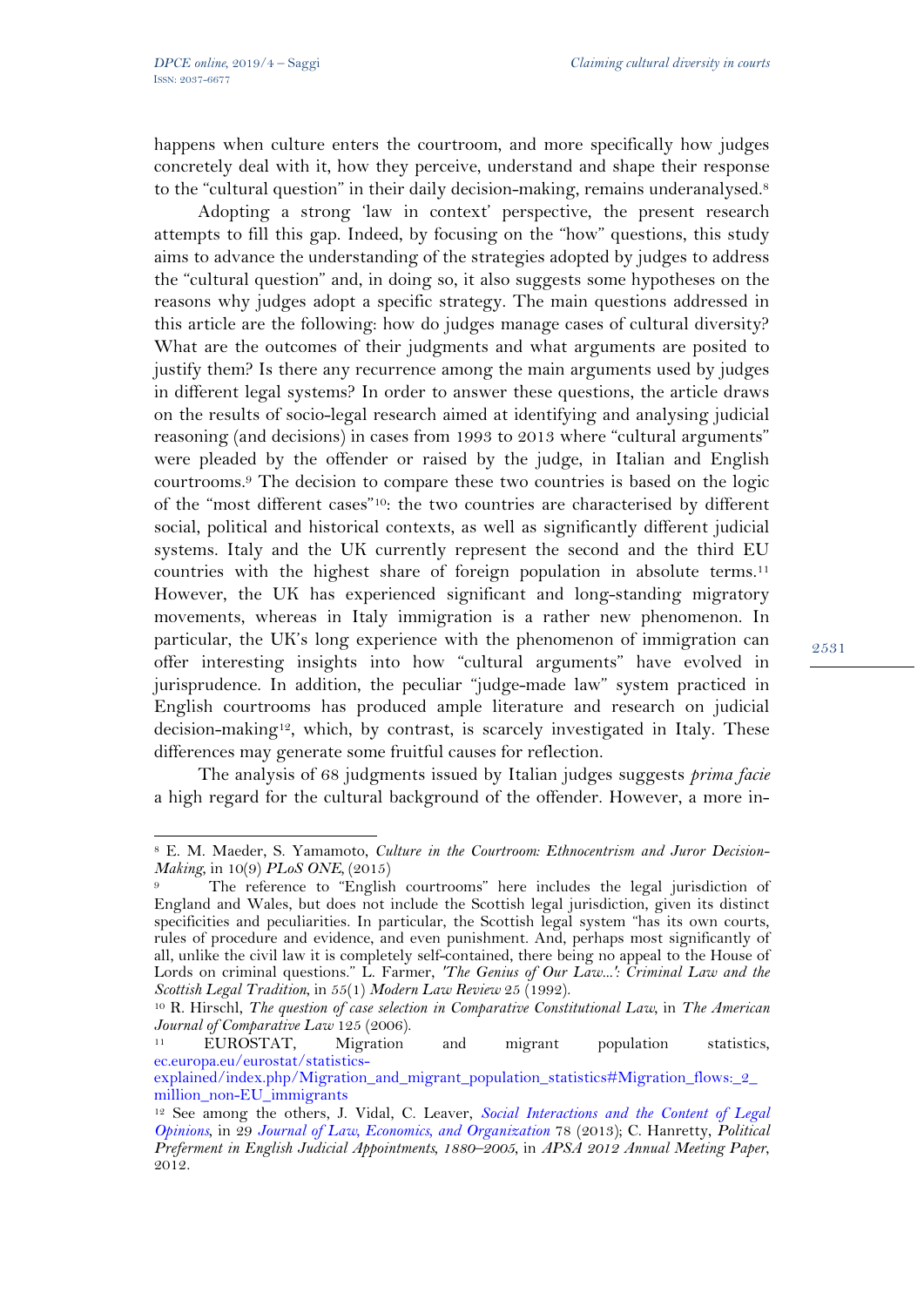depth analysis reveals that the relevance given to the culture of the foreign offender has never been properly examined by the judiciary. On the contrary, judicial reasoning tends to be accompanied by prejudices and stereotypes. The culture of the "other" is commonly depicted as "barbaric",13 "contrary to fundamental rights" and irredeemably irreconcilable with the Italian culture and the Italian system of rights.14 By contrast, English case law (18 judgments) reveals that, in English criminal courtrooms, the cultural argument is rarely used by the offender and, when used, it is rejected by judges. The judicial response, however, is often unclear. In fact, English judges do not directly address the issue, preferring to defer the question to the Parliament, or redefine the "culture" as "violence", "abuse" or "control".

Embracing strategies of "cultural reductionism" and "cultural denial", Italian judges reveal a limited awareness of the complexity of cultural diversity, while English judges show uneasiness and disorientation in managing the "cultural factor". The different approaches notwithstanding, results point to an interesting convergence, supporting the central hypothesis of this work: in the absence of policies and tools for managing cultural diversity in the courtroom, Italian and English judges try avoid directly addressing the "cultural question". As a result, the lack of cultural sensitivity on the part of judges fuels cultural bias and stereotypes in cases where the offender belongs to a cultural minority. Ultimately, failing to understand the contextual specificities that may inform the crime risks undermining the right to a fair trial.

The discussion of the empirical findings is embedded in interesting research streams. First of all, recognising the cultural claim pleaded by the offender may convey the message that the offender's whole minority group is bound by the same culture, customs and traditions. Meanwhile, the cultural argument in some senses may promote the depiction of the minority in terms of "otherness".15 Therefore, Volpp cautions about the stereotypical and essentialist effects tied to the use of culture in the courtroom. As a consequence, one could conclude that giving relevance to culture in the courtroom is detrimental and, ultimately, counterproductive for the recognition of cultural diversity in the legal system. In the same vein, Fournier also points out that "racism is so deeply embedded in culture that even when, and perhaps especially when, the court is attempting to be culturally sensitive, stereotypes of good and bad, white and black, us and them, superior and inferior, linger as the background of the decision".16 The case law collected in Italy and the UK appears consistent with this consideration and seems to provide further evidence of it. It is true that "racial imagery is central to the application of the cultural defence"17 and the recognition of cultural arguments in courtrooms may end up conveying

 $\overline{a}$ 

<sup>13</sup> Cassazione penale, n. 3398 del 20-10-1999.

<sup>14</sup> See paragraph 3.3.

<sup>15</sup> L. Volpp, *(Mis)Identifying Culture: Asian Women and the 'Cultural Defence*', cit.; L. Volpp, *"Talking culture". Gender, race, nation and the politics of multiculturalism*, in *Columbia law review* 1573 (1996).

<sup>16</sup> P. Fournier, *The ghettoisation of the difference in Canada: "rape by culture" and the danger of a cultural defence*, in 29(1) *Manitoba Law Journal* 14 (2002). 17 Ibidem, 8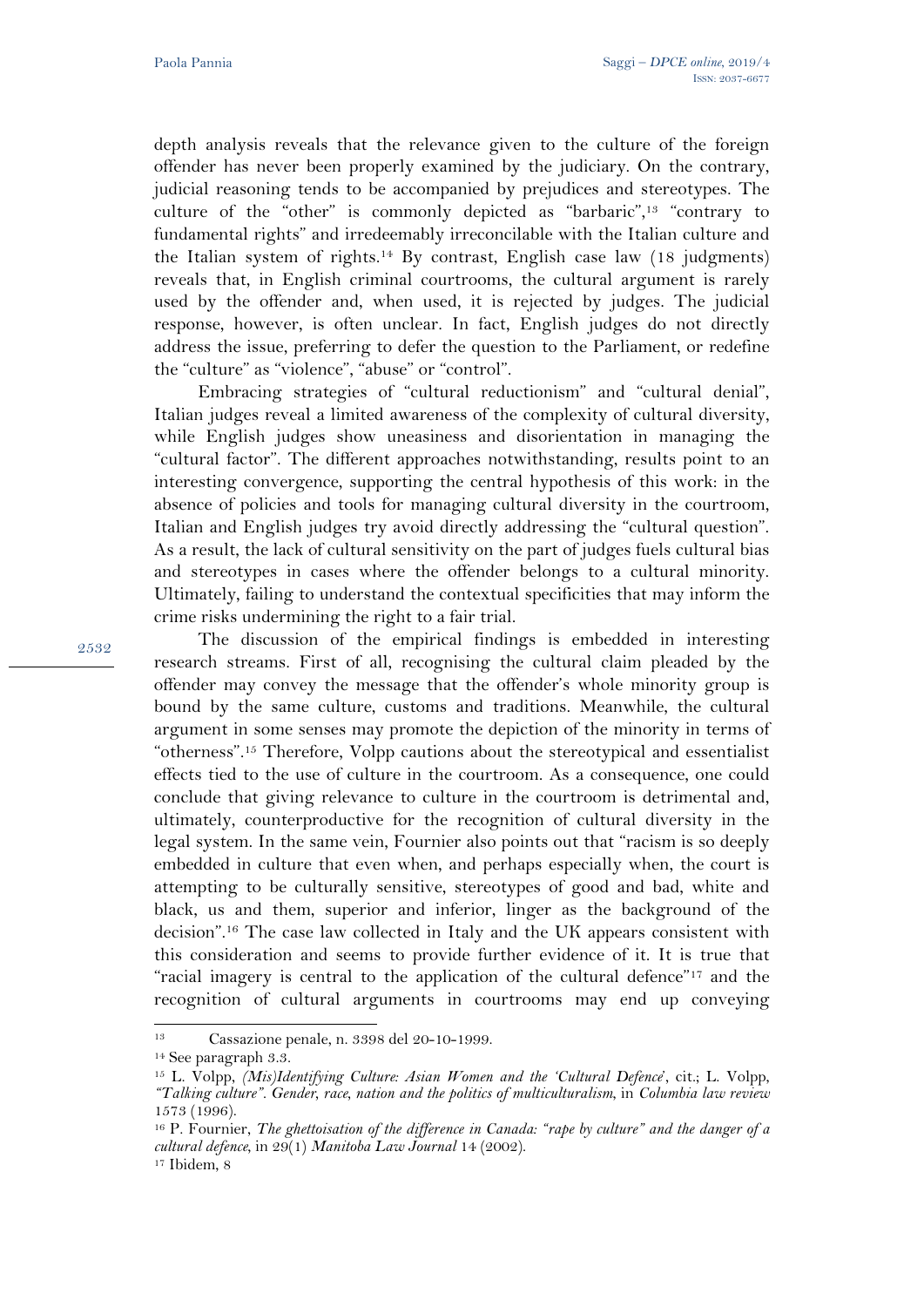stereotypes about the minority group which the offender belongs to. However, stereotypes have not been created by judges, but are rather a reproduction, a translation of what already exists in society, in the collective imagination. To put it another way, the flaws do not lie in the cultural argument itself, but rather in its troublesome applications in the courtroom. Stereotypes do not belong to the category of culture per se, but are rather a product of the way in which the judiciary (and the defence) portrays the minority culture as a monolithic and static whole, where the peculiarities of the specific case and the specific context vanish.

Following a concise methodological note, the article discusses the outputs of the empirical research, highlighting the differences in the approach towards diversity management in the Italian and English courtrooms. Bearing in mind the specificities of the Italian and English contexts, the central hypothesis of this work is that, in both legal systems, the cultural background of the offender could have a role to play in the trial and in the adjudication of the crime. In some cases, the interaction between culture and crime, if adequately proven, should enter the courtroom and be acknowledged by judges, through various criminal law instruments.18 As pointed out by eminent authors, this argument is underpinned by the principle of (substantial) equality and the principle of individualised justice.19 However, as this article attempts to demonstrate, judicial failure to properly deal with culture in courts has to do with the lack of recognition (as well as knowledge) of the symbolic networks of meanings, which can be a feature of a criminal behaviour.20 In order to properly address the "cultural question" judges and jurists must be equipped with specific tools of anthropological knowledge, to be obtained through official guidelines, *ad hoc* programs of legal education and a more structured use of cultural experts.<sup>21</sup>

#### **2. Methodological references**

 $\overline{a}$ 

Before presenting the results of the empirical investigation, it is essential to briefly illustrate the methodology used to identify and collect the relevant judgments. Like other analyses, the study does not rely on an *a priori* definition of culture.22 Instead, it compiles and examines all cases in which the cultural influence on the offender's criminal behaviour emerges from the judgment, either

<sup>&</sup>lt;sup>18</sup> For a complete review of the main criminal law principles and instruments analysed by scholars to "bring culture into the criminal justice system" see C. Rigoni, *Crime, Diversity, Culture and Cultural Defense*, in *Oxford Research Encyclopedia of Criminology*, 2018, available at oxfordre.com/criminology/view/10.1093/acrefore/9780190264079.001.0001/acrefore-9780190264079-e-409.

<sup>19</sup> W. Kymlicka, C. Lernestedt, M. Matravers, *Introduction: Criminal law and cultural diversity*, in W. Kymlicka, C. Lernestedt, M. Matravers (Eds.), *Criminal law and cultural diversity*, Oxford, 2014, 1-14.

<sup>&</sup>lt;sup>20</sup> M. Ricca, *Culture interdette. Modernità, migrazioni, diritto interculturale*, Torino, 2013.<br><sup>21</sup> L. Holden, *Beyond Anthropological Expert Witnessing: Toward an Integrated Definition of Cultural Expertise*, in *Cultural Expertise and SocioLegal Studies*, 181-204, Published online: 12 Feb 2019.

<sup>22</sup> I. Ruggiu, *Il giudice antropologo*, Milano, 2018, 54; E. M. Chiu, *Culture as justification not excuse*, in 43(4) *American Criminal Law Review* 1317 (2006).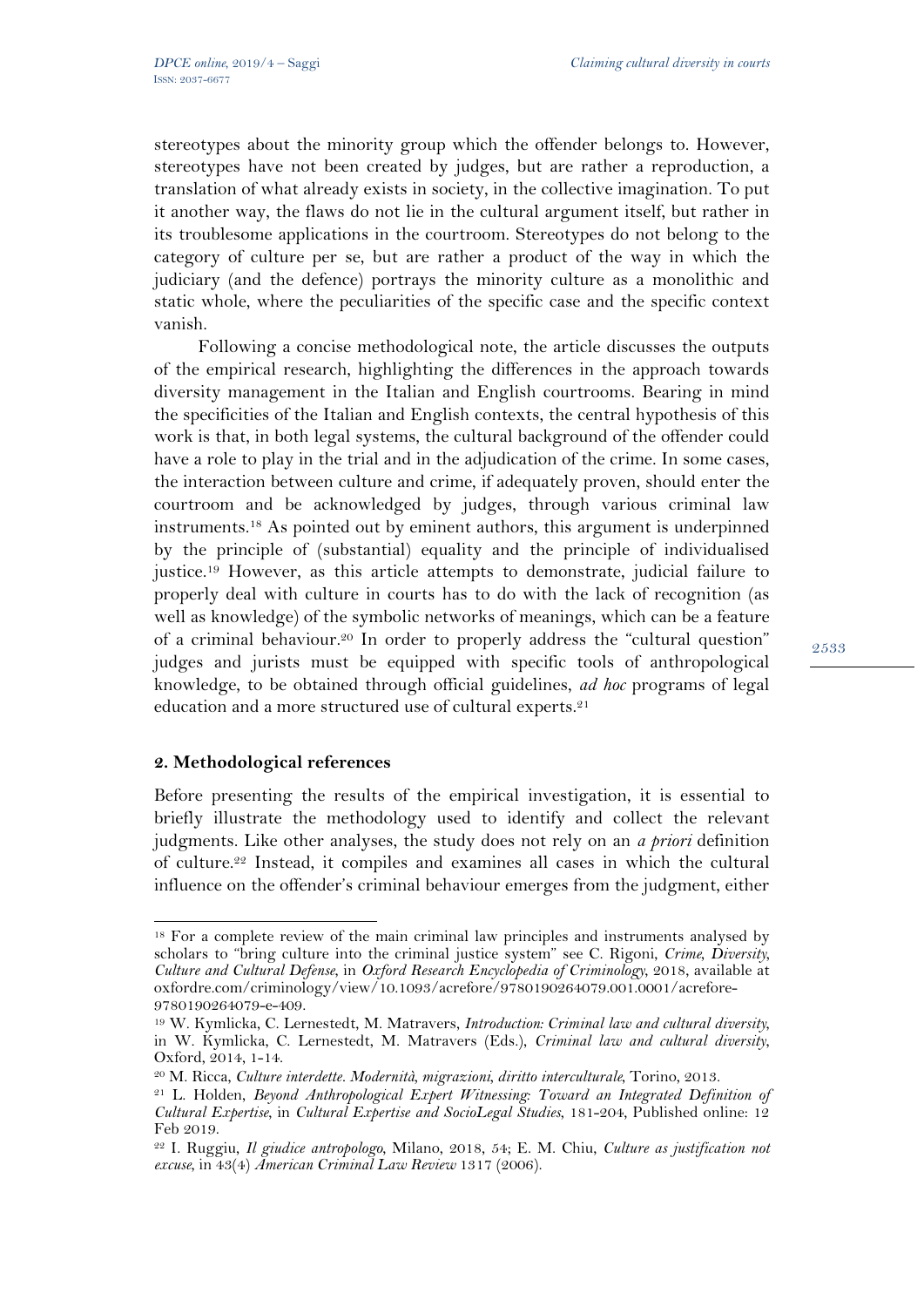because it is claimed by the offender, or is mentioned by the judge. Rather than conducting a theoretical analysis on the multi-layered concept of "culture", we shall seek to explore how judges manage the category of culture in practice, which is precisely the objective of the study.

Accordingly, the study has taken into account all judgments containing a reference to the cultural features of the crime. However, at the same time, in order to delimit and identify a specific field of study, it was necessary to exclude some behaviours that were presented as more directly related to "subcultural" conditioning, or to the ideology of the individual offender. Moreover, this study does not deal with cultural conditioning due to the mafia or terrorism.

More broadly, for the purpose of this study, the term "minority" has been understood according to a relational meaning of "marginality/exclusion" in relation to the "dominant culture", here understood as "the culture which provides the ideological basis of the criminal code and criminal laws according to which the offender is under trial".<sup>23</sup> Accordingly, the study does not exclude socalled "national minorities", that is, communities that, although not belonging to a different nationality, do not share the values and culture that inform the legal order in which they were born and live. This having been clarified, and bearing in mind the limitations illustrated above, the relevant case law was collected according to the following procedures.

Concerning the Italian cases, the study first started with the main legal databases, which were searched using keywords and articles of the criminal code traditionally associated with cultural crimes. Subsequently, in order to broaden the scope of the research the main legal journals were consulted.24 In addition, the Association of Legal Studies on Immigration (ASGI) network was consulted by way of a public appeal addressed to all members (including professors, lawyers, magistrates), asking for judgments and cases related to cultural crimes from 1993 to 2013. Finally, in line with the interdisciplinary methodology adopted, the analysis of the judicial reasoning and outcomes of the decisions was bolstered with data emerging from semi-structured interviews conducted with judges, lawyers, scholars and activists belonging to minority associations.25 More than two thousand cases were analysed. The definition of "cultural crime" established as relevant for the purposes of this study (as illustrated above) required a narrowing of scope at the end of which 6826 relevant cases were identified.

9534

<sup>&</sup>lt;sup>23</sup> J. Van Broeck, *Cultural defence and culturally motivated crime*, cit., 11.<br><sup>24</sup> The online databases Italgiure and De Jure were used. The main legal journals, "Diritto, Immigrazione e Cittadinanza", "Questione giustizia", "Cassazione penale", "Famiglia e diritto" were also consulted. The most reliable online legal journals were also consulted, in particular www.penalecontemporaneo.it; www.neldiritto.it; www.immigrazione.biz; www.immigrazione.it , www.stranieri.it . Finally the OLIR website was consulted (Osservatorio delle libertà e delle istituzioni religiose).<br><sup>25</sup> In particular, in Italy these semi-structured interviews were conducted with 3

lawyers, 3 judges and 5 experts from Italian Universities and from associations working for the protection of minorities' rights. Due to the sensitive nature of the topic, this research has taken into account all issues pertaining to research ethics, including data protection and informed consent.

<sup>&</sup>lt;sup>26</sup> It must be highlighted that in Italy numerous judgments not only of the courts of first and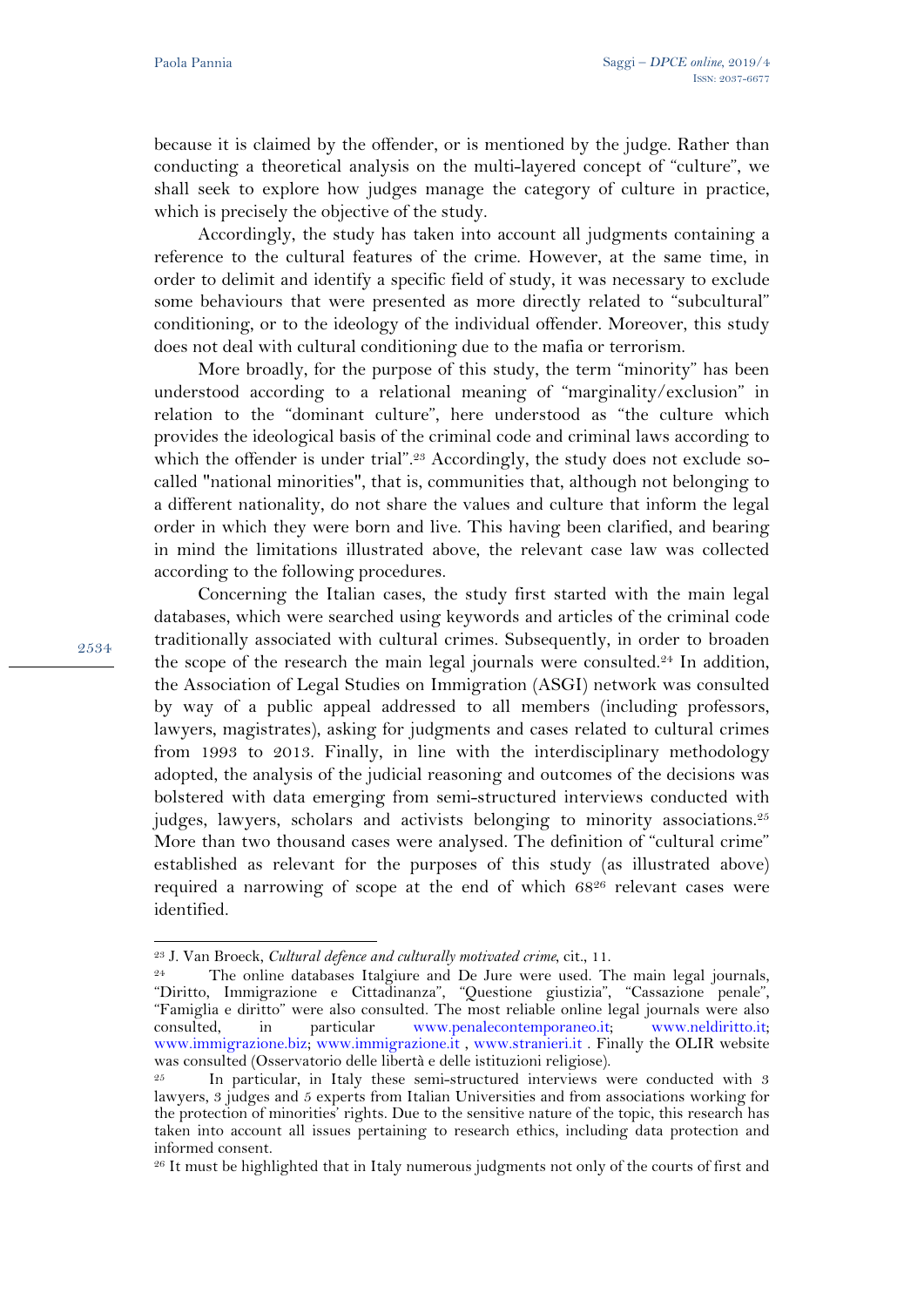1

Like the research carried out on Italian case law, the collection of relevant English judgments began, first of all, from the major English legal databases (West Law and LexisNexis). Data was also collected from other sources, such as the relevant scholarship and the Crown Prosecution Service website.<sup>27</sup> The final step was to conduct semi-structured interviews with judges, lawyers, scholars, activists, and experts involved in some way with the issues surrounding "cultural crimes".28

The study only considers English cases which presented a clear and explicit account of the defence's use or the judge's consideration of a culturebased argument. Eighteen such judgments were identified. The large disparity between the numbers of Italian and English cases can be partly explained with the religious and cultural exemptions explicitly provided within the UK legal framework, that is, laws whereby certain traditional practices are decriminalised or excluded from the application of criminal provisions.29 Indeed, whereas the Italian legal framework only provides for a few cultural exemptions (under the Ministerial Decree of 11 June 1980, which authorises Jewish and Islamic ritual slaughtering, and Law No. 130 of 30 March 2001 concerning cremation), the UK has a richer history of legislative derogations: the 1902 Cremation Act, which, under certain circumstances, allows cremation of the deceased, the 1967 Slaughter of Poultry Act and the 1974 Slaughterhouses Act, which allow Jewish and Muslim ritual slaughtering of animals, the 1979 Motor-Cycle Crash Helmets Act, which exempts Sikhs from wearing a helmet when riding a motorbike, the 1988 Criminal Justice Act, which prohibits the carrying of knives in public unless they are carried for religious reasons and the 1989 Employment Act, which allows Sikhs to wear turbans at work instead of a safety helmet.

However, these exemptions only address specific behaviors and specific groups (usually the most numerous and politically influential).30 The politics of multiculturalism adopted in the UK could be regarded as a further explanation for the scant number of English decisions attributing relevance to the offender's culture. Indeed, the restrictive approach of the courts could be interpreted in the light of the politics of multiculturalism and openness towards minority demands for recognition. However, this argument as wells fails to provide a reliable

second instance, but also of the Supreme Court are not published. Therefore, the collection of cases is not complete. In addition to this, it is necessary to point out a further limit: it is very possible that the cultural subject finds room within the trial, but is not mentioned in sentencing. That being said, it is important to emphasize that the underlying goal of this study is not to offer a complete list of cases concerning cultural crimes adjudicated in Italy. The aim, rather, is to provide a reliable database and empirical evidence, which can represent the basis for further research while increasing the awareness of these issues among legal practitioners.

<sup>&</sup>lt;sup>27</sup> The Crown Prosecution Service is the principal public prosecuting agency for conducting criminal prosecutions in England and Wales.

<sup>&</sup>lt;sup>28</sup> In particular, in the UK, the semi-structured interviews were conducted with a lawyer, a judge, 7 experts from English Universities and from associations working for the protection of minorities' rights, and an important expert anthropologist, prof. Roger Ballard, called to

<sup>&</sup>lt;sup>29</sup> C. Rigoni, Crime, Diversity, Culture and Cultural Defense, cit., 15.<br><sup>30</sup> A. Bradney, *Religions, Rights and Laws, L*eicester, 1993, 6-7; S.Poulter, *Ethnicity, Law and Human Rights. The English Experience*, Oxford, 1998, 277 ff.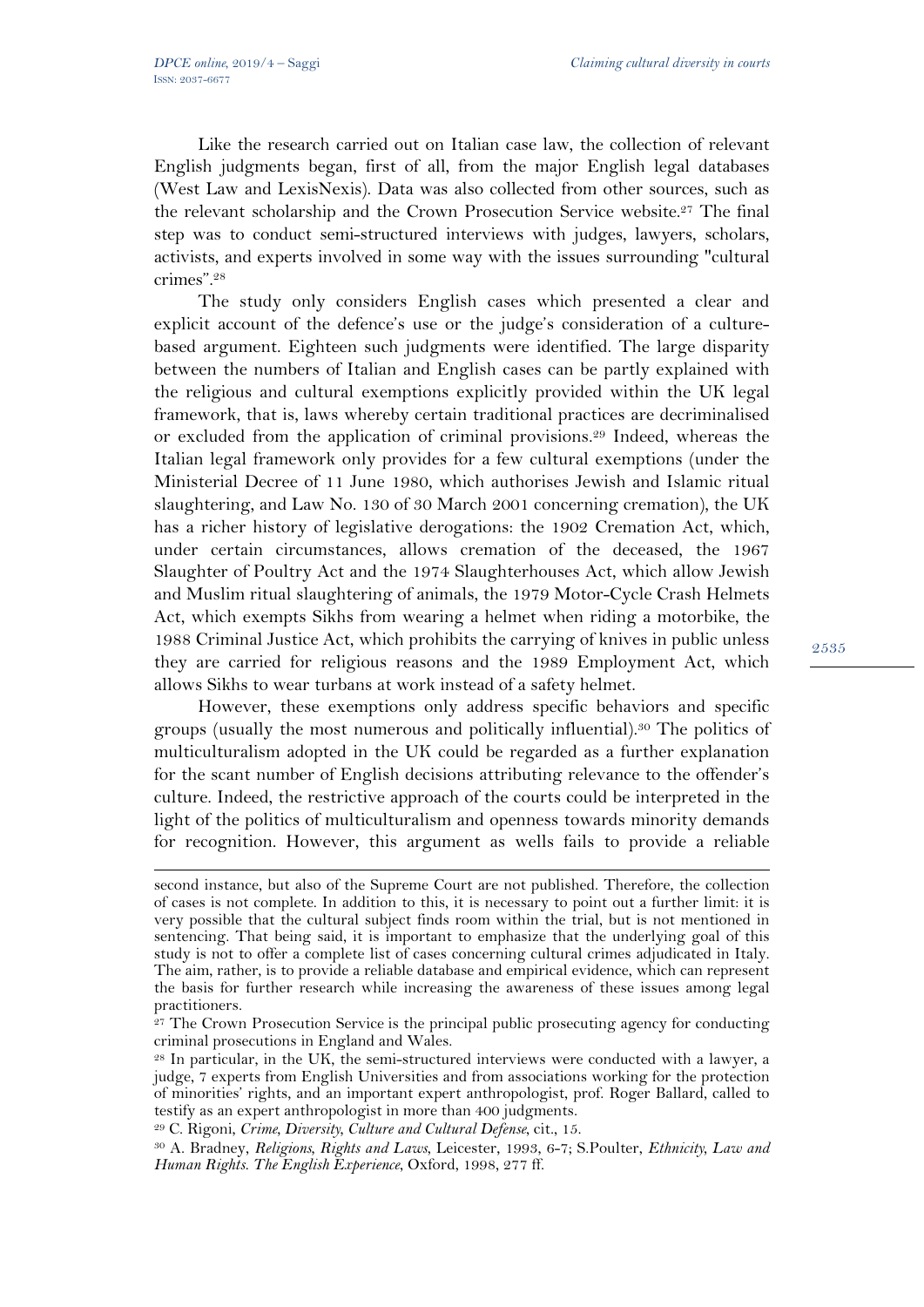explanation, also because multiculturalism can no longer be considered as the UK's response to cultural diversity, as declared by David Cameron in  $2011$ .<sup>31</sup> The hypothesis put forward in this study is that the cultural uneasiness of English judges, along with their lack of tools and guidance to address these sensitive cases, should be regarded as the main reason explaining the infrequency of the "cultural argument" in English case law.

The paucity of English judgments on "cultural crimes" seems to be explained by two further circumstances. First, English scholars themselves note that, in the UK, the judiciary has always been reluctant to give recognition to the traditions and cultural practices of minorities.32 Second, apart from the pioneering book by Sebastian Poulter "English Law and Ethnic Minority Customs", published in 1986, there are no further examples of scholarly works addressing the subject of "cultural crimes", "cultural defence" or their role in the legal system.33 However, further verification is warranted, also because firstinstance judgments are not reported in UK. In any case, insofar as this study is concerned, the scarcity of English case law on "cultural crimes" cannot be considered as a bias-inducing factor. Firstly, the study is mainly founded on a qualitative approach. Secondly, it can be argued that the 18 English judgments already led to "data saturation", considering that the 18 cases collected provide a complete "range of constructs" on which to build this study.34

### **3. The cultural claim in Italian criminal law cases: the strategy of "cultural reductionism"**

In order to understand how Italian judges manage cases in which offenders belonging to a minority group invoke their cultural background, it is necessary to first present the data this study is based on.

As mentioned above, 68 relevant judgments were reviewed for the purposes of this study. However, given the high rate of unreported first- and second-instance judgments in Italy, it is likely that the cultural argument has

 $\overline{a}$ 31 BBC News, "State multiculturalism has failed, says David Cameron", 5 February 2011,

www.bbc.co.uk/news/uk-politics-12371994. 32 A. Phillips, *When culture means gender: issues of cultural defence in the English Courts*, cit., 510- 531; H. Power, *Provocation and Culture*, in *Criminal Law Review* 881 (2006), points out that in the UK it is possible to identify only a few judgments which explicitly make reference to the cultural factor; C. Bakalis, *The religion of the offender and the concept of equality in the sentencing process*, in 2 *Oxford Journal of Law and Religion* 440-461 (2013) where she argues that "the recognition of such a defence (i.e. the cultural defence, editor's note) has never seriously been considered in the UK, and indeed has been the subject of a great deal of criticism here and elsewhere" (p. 444). The same author observes that "reported sentencing cases involving offenders and their religious beliefs are limited in numbers" (p. 443). See also G. R Woodman, *The cultural defence in English Common Law: the Potential for Development*, in M. C. Foblets, A. Dundes Renteln (eds.), *Multicultural Jurisprudence*, cit., 7-34.

<sup>&</sup>lt;sup>33</sup> G. R Woodman, *The cultural defence in English Common Law: the Potential for Development*, cit., 18. With specific reference to all forms of honour-related violence, the author highlights that in the UK "there is no literature which discusses it in terms of a possible cultural defence".

<sup>34</sup> H. Starks, S. B., Trinidad, *Choose your method: a comparison of phenomenology, discourse analysis, and grounded theory*, in 17(10) *Qual. Health Res.* 1372, 1375 ff. (2007).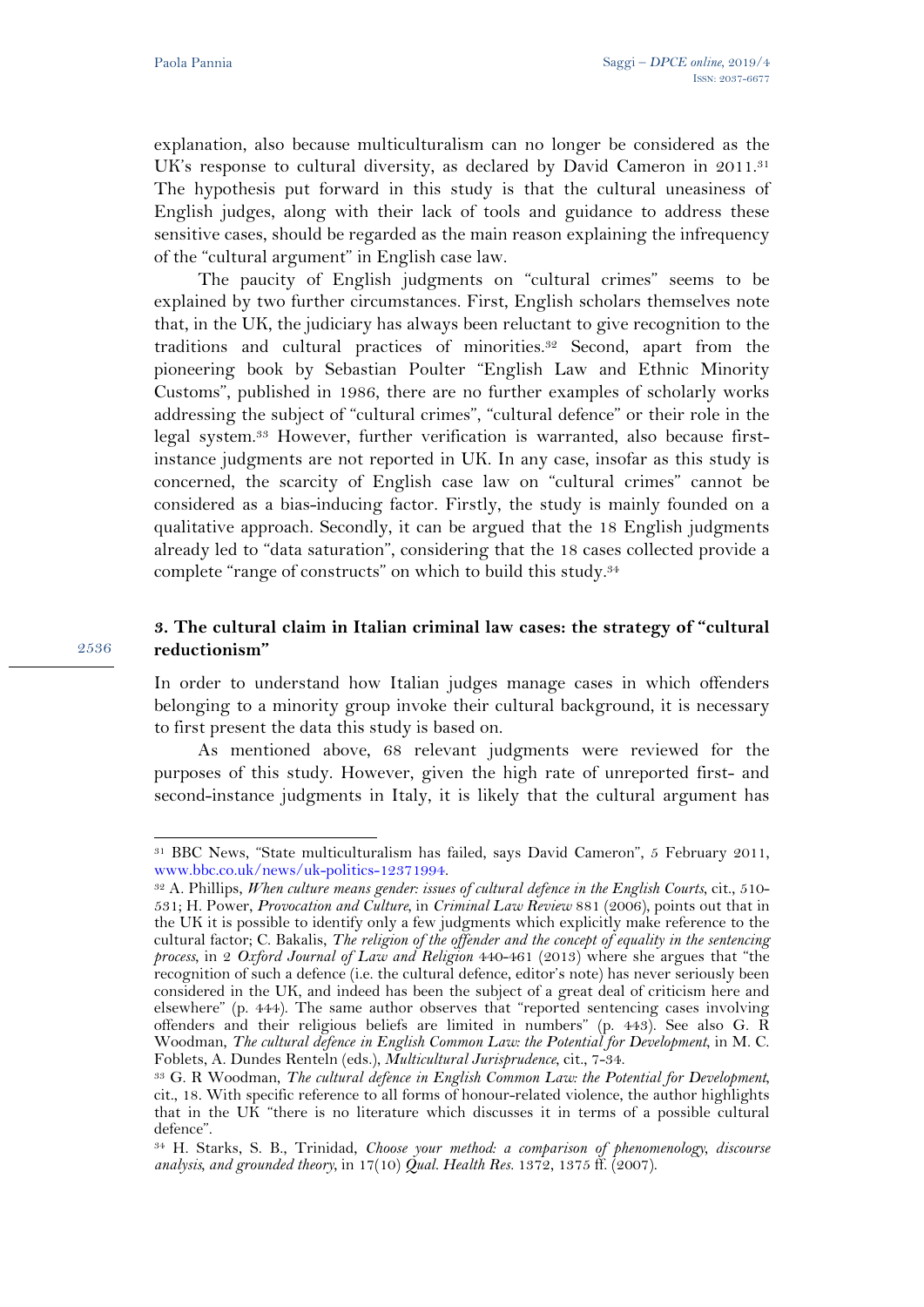been made in many more judgments. Table No. 1 breaks down judgments in which the cultural argument was put forward according to outcome. There were 4 different outcomes: a) a 'pro reo' (i.e. in favour of the defendant) consideration of the cultural factor, that is, all cases in which the consideration of the cultural factor: 1) was given relevance (as a mitigating factor) at the sentencing stage, leading to a reduction of the sentence; 2) led to the ruling out of criminal liability (being considered a lawful justification); 3) affected the assessment of the conduct as a criminal offence; 4) led to the ruling out of criminal liability on subjective grounds (i.e. unavoidable ignorance of the criminal provision in question); b) a 'contra reum' (i.e. against the defendant) consideration of the cultural factor. This category includes all judgments in which the judge expressly considered the cultural argument as an aggravating factor; c) the cultural factor was not taken into consideration and was expressly rejected; d) the cultural factor was not taken into consideration by the judge, even though the defence expressly invoked it.

The cultural background of the offender was given weight in 36.7% of cases (considering both 'pro reo' and 'contra reum' decisions), while it was rejected in 44.1% of judgments, as shown in Table No. 1. The percentage of cases in which the judge failed to take into account the cultural argument, refraining even from mentioning it – these cases fall under category  $d$ ) – is quite low at just 16.2%.

At first glance, it may seem plausible to assume that Italian judges are inclined to give weight to the defendant's culture (whatever the final verdict may be). However, if one looks closely at the figures and analyses the wording of these judgments, the majority seem to be characterised by a poverty of argumentation and vagueness of references, as this study will illustrate. The high number of judgments in which the cultural argument was introduced by the defence and taken into account by judges does not automatically imply a high cultural sensitivity of Italian judges and jurists. On the contrary, as this study will show, these judgments reveal a general tendency toward cultural stereotyping, suggesting that there is an urgent need to introduce and implement tools, practices and strategies aimed at reducing the recurrence of cultural bias in the courtroom.

In this regard, it is worth noting that in 15 out of the 25 cases in which a judge recognised the cultural argument put forward by a defendant in a '*pro reo*' manner, this was done at the sentencing stage and was invariably accompanied by very weak reasoning (due, *inter alia*, to the high level of discretion given to judges under paras. 132 and 133 of the Italian Criminal Code).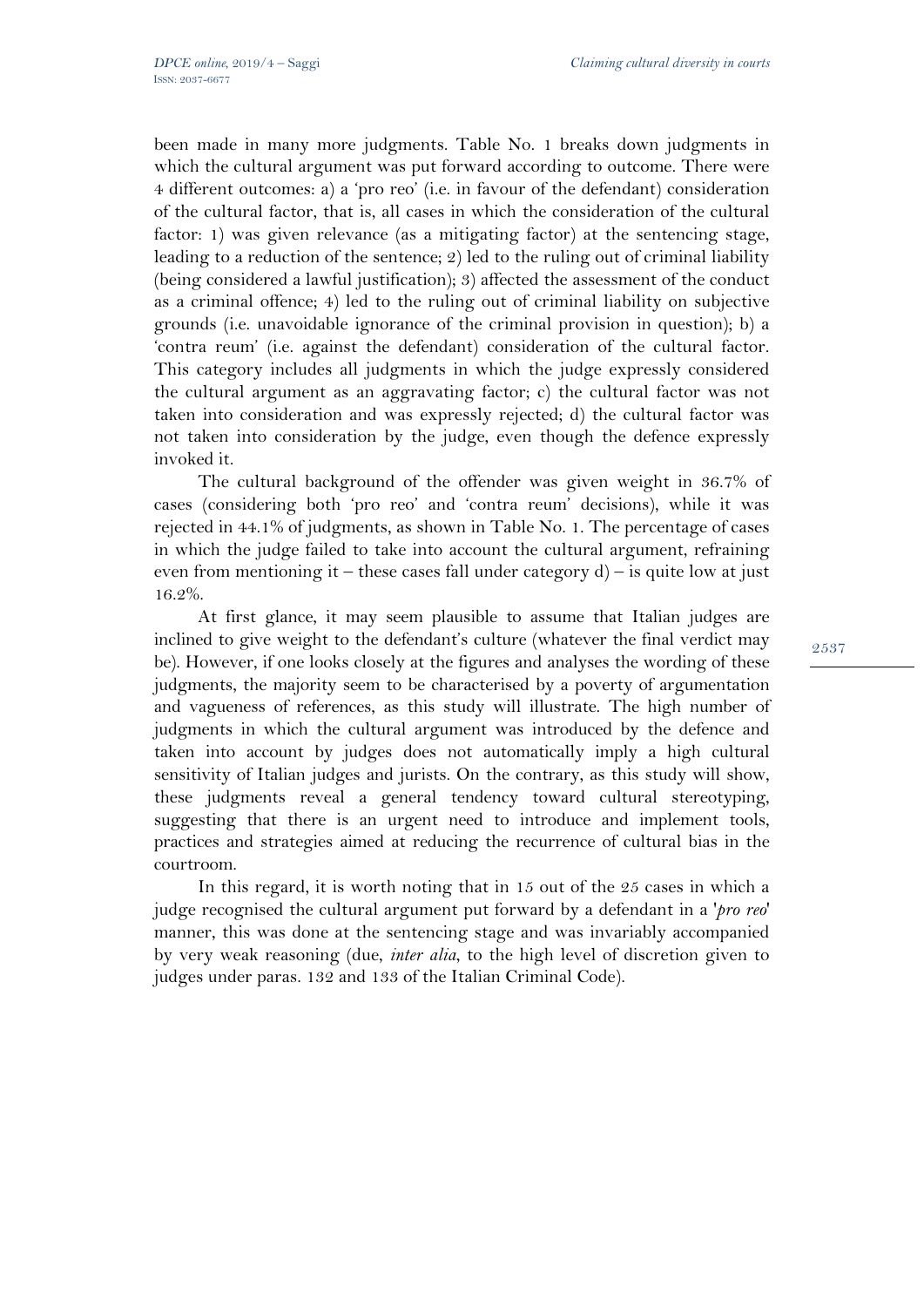| 'Pro reo'<br>(in favour of the defendant) | 25/68 | $36.7\%$ |
|-------------------------------------------|-------|----------|
| 'Contra reum'<br>(against the defendant)  | 2/68  | $2.9\%$  |
| Rejected                                  | 30/68 | $44.1\%$ |
| No reference                              | 11/68 | 16.2%    |

#### **Table No. 1: judicial decision with reference to the cultural argument**

#### *3.1 Stereotyped concept of culture*

With respect to the qualitative aspects that are the focus of this study, specific references to judicial reasoning will provide further evidence substantiating the argument put forward in this article.

First, it is possible to observe that there is no judicial consensus on how to conceptually address the cultural background of the offender: some judges make reference to "Islamic precepts",<sup>35</sup> while others refer to "ethical and social traditions of a customary nature"36 or to "traditional practices".37 However, sometimes, the confusion rises to higher levels, with judges presenting the offender's customs, religion, traditions, and legal system as equivalent. In one criminal case concerning the violation of family maintenance obligations, the judge argued that the offender was required by "his culture and religion (and therefore law) of origin to support the child until puberty".38

In addition to the convoluted conceptualization of cultural crimes employed by judges (often only implicitly), another common practice should be noted: the tendency to talk about "other" legal/religious/cultural systems in a superficial and incorrect manner. Proper and accurate analyses of the cultural background of the offender are sometimes substituted by considerations of conventional wisdom surrounding the minority culture of the offender. As will be illustrated, judges often accept the cultural factor as presented by the defence, without asking for the necessary documentation or submission of due evidence. In a few cases, the judge alone introduces considerations in respect of the

 $\overline{a}$ 

<sup>35</sup> Cassazione penale, n. 22700, 28-01-2009. All the judgments are mentioned here according to the following structure: dd-mm-yyyy.

<sup>36</sup> Cassazione penale, n. 22700, 28-01-2009.

<sup>37</sup> Trib. Reggio Emilia, n. 1417, 21-11-2012.

<sup>38</sup> Trib. Genova 7-11-2003.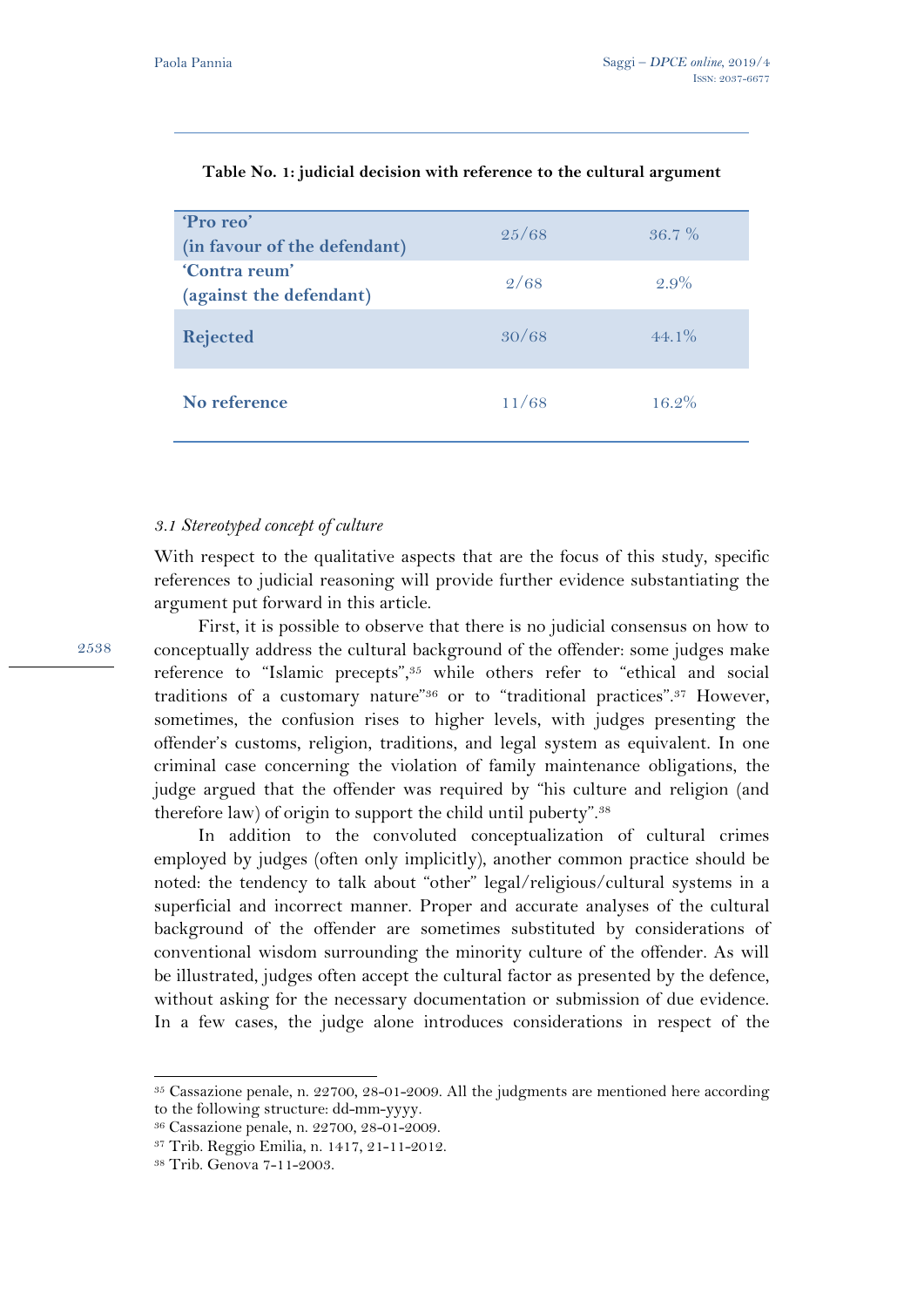cultural background of the offender, without due accuracy or completeness of information.39

The extent of the judiciary's inaccuracy in this area can be seen in the following extracts from cases of "involvement of children in begging" concerning Roma persons (emphasis added). According to Italian Criminal Court of Cassation judgment No. 29734, 04/05/2011 "… the defence has referred to the need not to criminalise "mangel" or begging traditionally practiced by Roma populations residing in Italy. You obviously need to pay attention to the actual situation in order not to criminalise *conduct that falls within the cultural tradition of people*, it being understood, however, that if certain practices, perhaps even customary and traditional, jeopardise fundamental rights guaranteed by our Constitution or conflict with criminal laws that seek to protect fundamental rights, punishment is inevitable. Practices which are contrary to our criminal law cannot be allowed". The same wording also recurs in Criminal Court of Cassation judgment No. 44516, 28/11/2008, while another decision reads: "… we cannot accept the defence's plea, according to which, *in consideration of the ancient cultural traditions of the Roma people, begging assumes the value of a real way of life*, the conduct of the appellant should be justified under paragraph 572, of the criminal code".40

These references notwithstanding, expert anthropologists strongly exclude that the practice of begging can be considered to be an inseparable element of the Roma culture.<sup>41</sup> Indeed, it is undeniable that the practice of begging may represent an important source of income for some Roma groups. However, it should also be borne in mind that not all Roma groups engage in *mangel*, and that within the same Roma community there are people who may not be at ease with the practice of begging.<sup>42</sup> These observations highlight another judicial tendency: the so-called "culturalist tendency", that is, the tendency to look at a case and to interpret it by using solely the cultural lens.<sup>43</sup> Furthermore, by neglecting the peculiarities of a case, such as the specific economic and social circumstances, the courts open the door to stereotypes and to the "reification of culture", where culture is presented as a static, immutable and closed system.44

In the absence of a contextualized approach  $-$  i.e. in a system marked by what we may label as "photocopy judgments" – Roma people are depicted as a

<sup>39</sup> See among others Cassazione penale n. 2653, 26-10-2011.

<sup>40</sup> Cassazione Penale, n. 37638, 15-06-2012.

<sup>41</sup> L. Piasere, *Antropologia sociale e storica della mendicità rom*, in 3 *Polis*, 367, see above all 369  $(2000).$ 

<sup>42</sup> I. Ruggiu, *La diversità come bene pubblico tra Europa e Stati costituzionali*, in Cherchi Roberto, Loy Gianni (eds.), *Rom e sinti in Italia. Tra stereotipi e diritti negati*, Roma, 2009, 93, see above all 106 ff.

<sup>43</sup> I. Ruggiu, *Il giudice antropologo*, cit., 156 ff.; A. Simoni, *La qualificazione giuridica della*  <sup>44</sup> C. Geertz, *The interpretation of culture: selected essays*, New York, 1973; S. Benhabib, *The Claims of Culture: Equality and Diversity in the Global Era, Princetone, 2002; A. Phillips, Multiculturalism without culture*, Princeton, 2007; U. Remotti, *Contro l'identità*, Roma-Bari, 1996.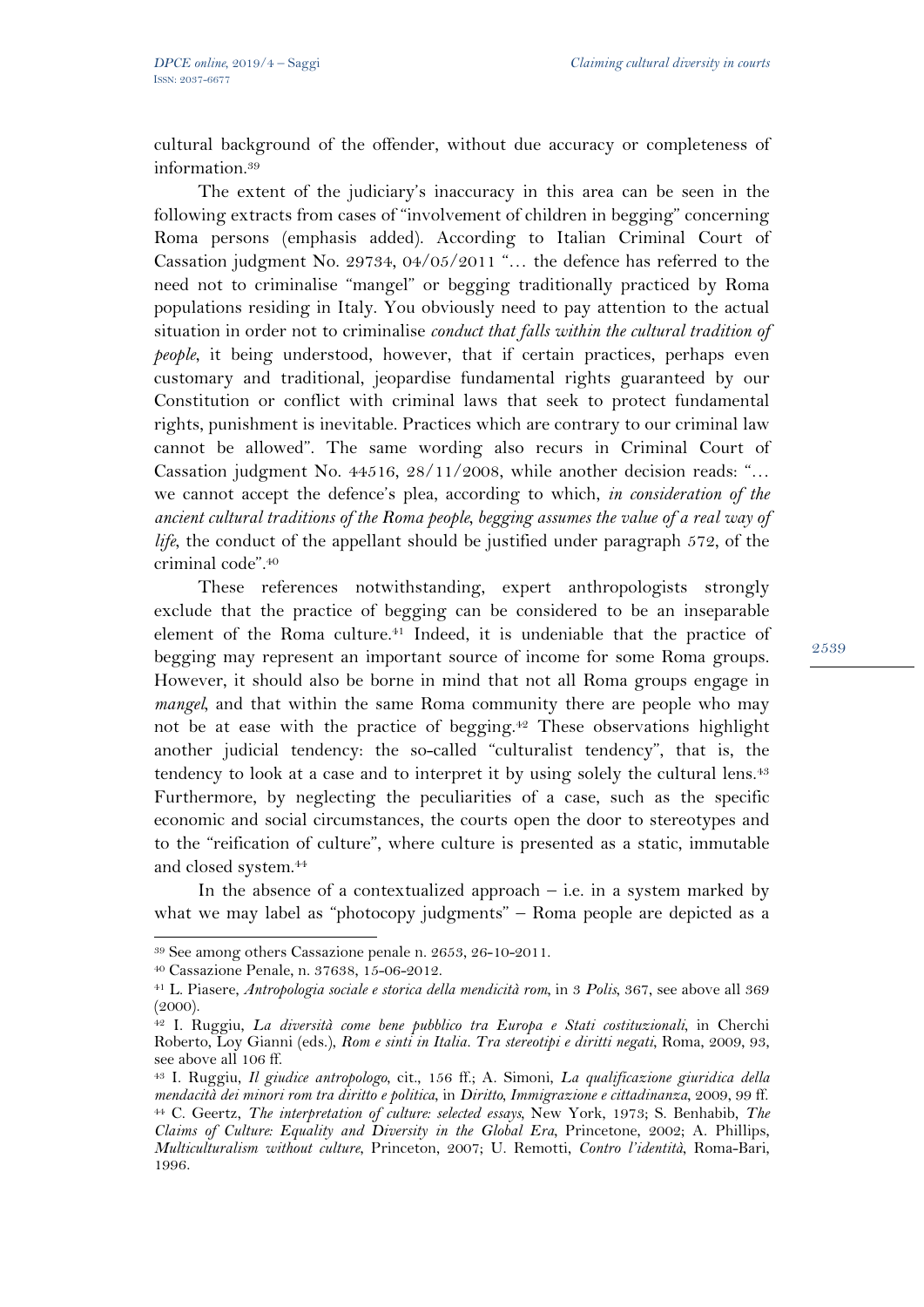homogeneous community, whose characteristics are defined by popular stereotypes rather than on the basis of a serious and specific anthropological analysis (Simoni 2002: 289).45

Furthermore, the alleged Roma tradition is presented as something dangerous and threatening to "our" fundamental rights. As seen above, judges warn that these practices may "jeopardise fundamental rights guaranteed by our Constitution or conflict with criminal laws". As paragraph 3.3. will further illustrate, the technique of portraying the "other" culture as being in opposition to "our" fundamental rights, among other things, and Roma people and the Roma culture as a minority and a culture impossible to reconcile with the rest of the society, reinforces the idea of a "culture clash".

#### *3.2 Culture and "universal principles"*

A particularly widespread tendency amongst Italian judges involved in dealing with cultural crimes is to make reference to "universal principles": the act committed by the defendant has a disvalue not only for the legal system, or for the majority culture. This disvalue is "universally perceived, regardless of membership in an ethnic group, because it contrasts with criteria – which are innate, natural rights antecedent even to legislation or case law – of peaceful coexistence among human beings". These are the words used by a judge of the Tribunal of Turin, in a judgment concerning the criminal liability of two Roma parents for the offence of ill-treatment against their children M. and D.. The case is the result of the following accusation against the defendants: "having neglected to send M. and D. to school, having sent them to commit theft from the earliest age and having permitted them to perpetrate thefts in apartments, thus subjecting them to a degrading and wretched lifestyle, inspired by values contrary to civilian life, such as to negatively affect their personality and to place their future at stake".46

After the preliminary hearings and the testimony of the two children, the following circumstances emerged: a) the parents did not send them to commit theft and even reprimanded them when the charges were brought; b) those thefts were committed "for fun"; c) the stolen items were not brought home but resold by the two children to buy "clothes for themselves with the proceeds". Based on this testimony, it was submitted that it was difficult to infer responsibility on the part of the accused in respect of the offence of ill-treatment (the judgemade this observation in the judgment). Nevertheless – the judge went on to say – the defendants must be held liable for their omission, as they have done nothing to "deter minors from committing thefts, or oblige them to attend school".47

Thus having (supposedly) ascertained the objective element of the offence, the judge proceeded to examine the existence of the subjective element of the

9540

<sup>45</sup> A. Simoni, *I giuristi e il "problema di una gente vagabonda"*, in S. Pontrandolfo, L. Piasere (eds.), *Italia Romanì*, Roma, 2002, 265-287. 46 Tribunale di Torino, 21-10-2002, para. 3. 47 Tribunale di Torino, 21-10-2002, para. 2.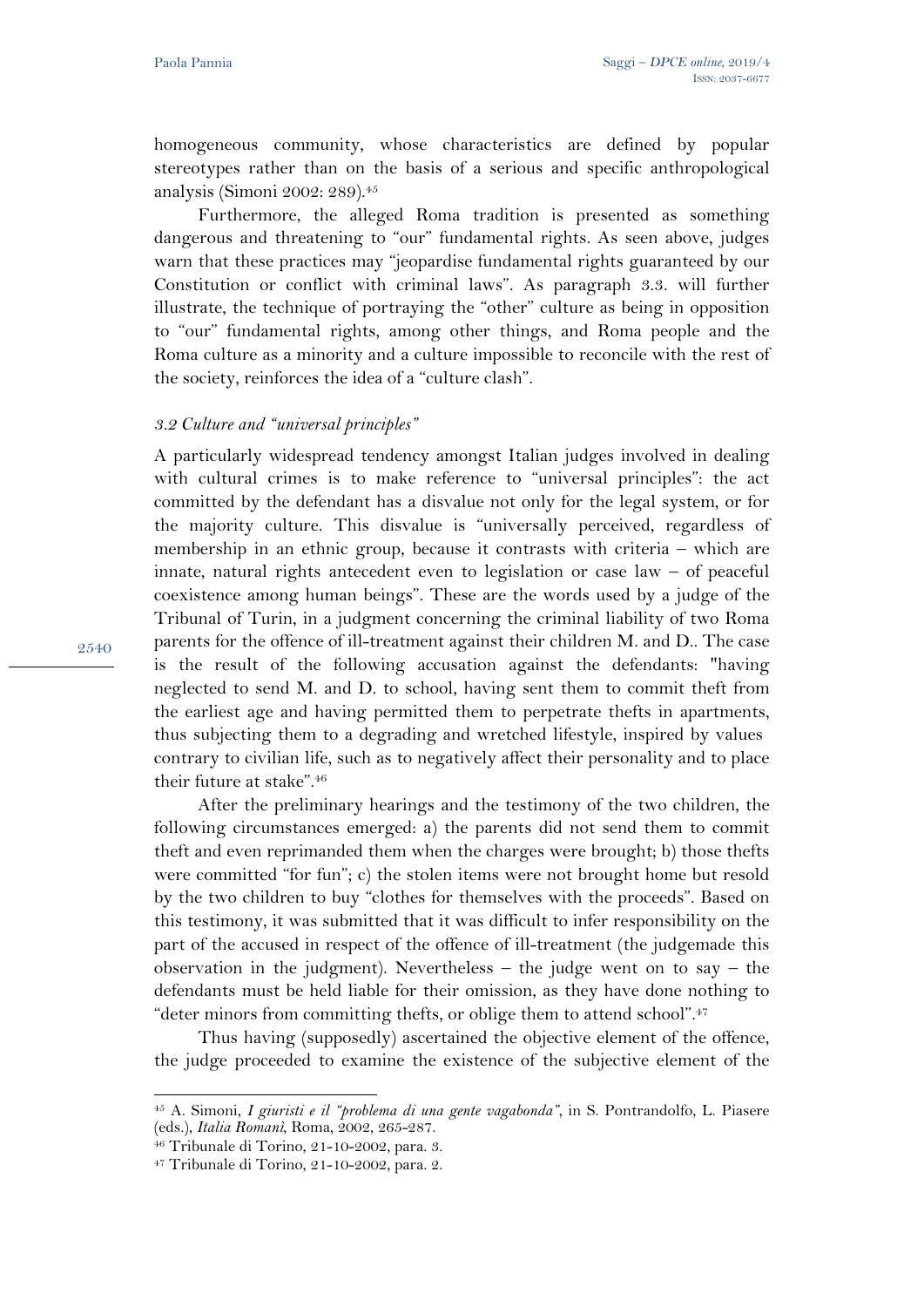offence, i.e. the level of awareness of the parents as to the consequences of their actions as parents, in particular the poor living standards their children were subjected to as a result of their parental actions. In this case, the judge made reference to the so-called "*dolus eventualis*", which entails proving that the defendant foresees and accepts the unlawful consequences of her/his action as a concrete possibility and highly probable outcome, but continues regardless. However, this requirement was disregarded by the judge of the Tribunal of Turin, who established the blameworthiness of the Roma parents on the grounds of the "universal disvalue"48 of the defendants' conduct. In particular, the judge noted that the offenders had already been convicted of theft. Furthermore, (s)he stated that they should have known the unlawful nature of their conduct because they had already been served with the charges of thefts against their children. Finally, the judge stressed that schooling falls within constitutional principles and therefore "as such, it cannot be seen as an expression of a mere cultural orientation imposed by the majority on the minority; moreover, the minority group cannot demand the immediate acceptance of its culture in the "host" society, without making an evaluation beforehand of the principles characterising it [...] (the custom of not sending daughters to school and not imposing school attendance on minors, in any case, certainly conflicts with our fundamental principles)".

First, it is noteworthy that the judge spoke about a "host society" when talking about the Roma minority. However, Roma people may well be Italian citizens. Furthermore, these observations betray the stereotyping approach of the judiciary. Contrary to the wording of this judgment, which speaks about a "Roma custom", not sending children to school cannot be considered to be part of "Roma culture". In this regard, it can be particularly useful to report some of the evidence provided by the European Union Agency for Fundamental Rights in 2014.49 According to these data, in Italy, only a percentage of between 0 and 4% of Roma children failed to attend school during the period of compulsory education.50 Furthermore, the study also identifies some possible reasons for non-attendance. Among these reasons, the report points out some "financial reasons", such as the need to work, and some "circumstantial reasons", such as "long distance from school, marriage and childbirth or a lack of documents".<sup>51</sup> It is worth noting that the above-mentioned factors have more to do with social injustice and inequality than with Roma "cultural factors", which are never mentioned by the study among the possible reasons for non-attendance.

The judge also failed to take into account the particular context (in this case, not only cultural, but also social and economic) in which the crime had been committed. Such a context, if adequately examined, could have been extremely relevant in assessing whether the defendants foresaw and accepted the ill-

<sup>48</sup> Tribunale di Torino, 21-10-2002, para. 3. 49 European Union Agency for Fundamental Rights, *Roma survey – Data in focus. Education: the situation of Roma in 11 EU Member States*, Luxembourg, 2014. 50 Ibidem., pp. 9 and 39.

<sup>51</sup> Ibidem, p. 39.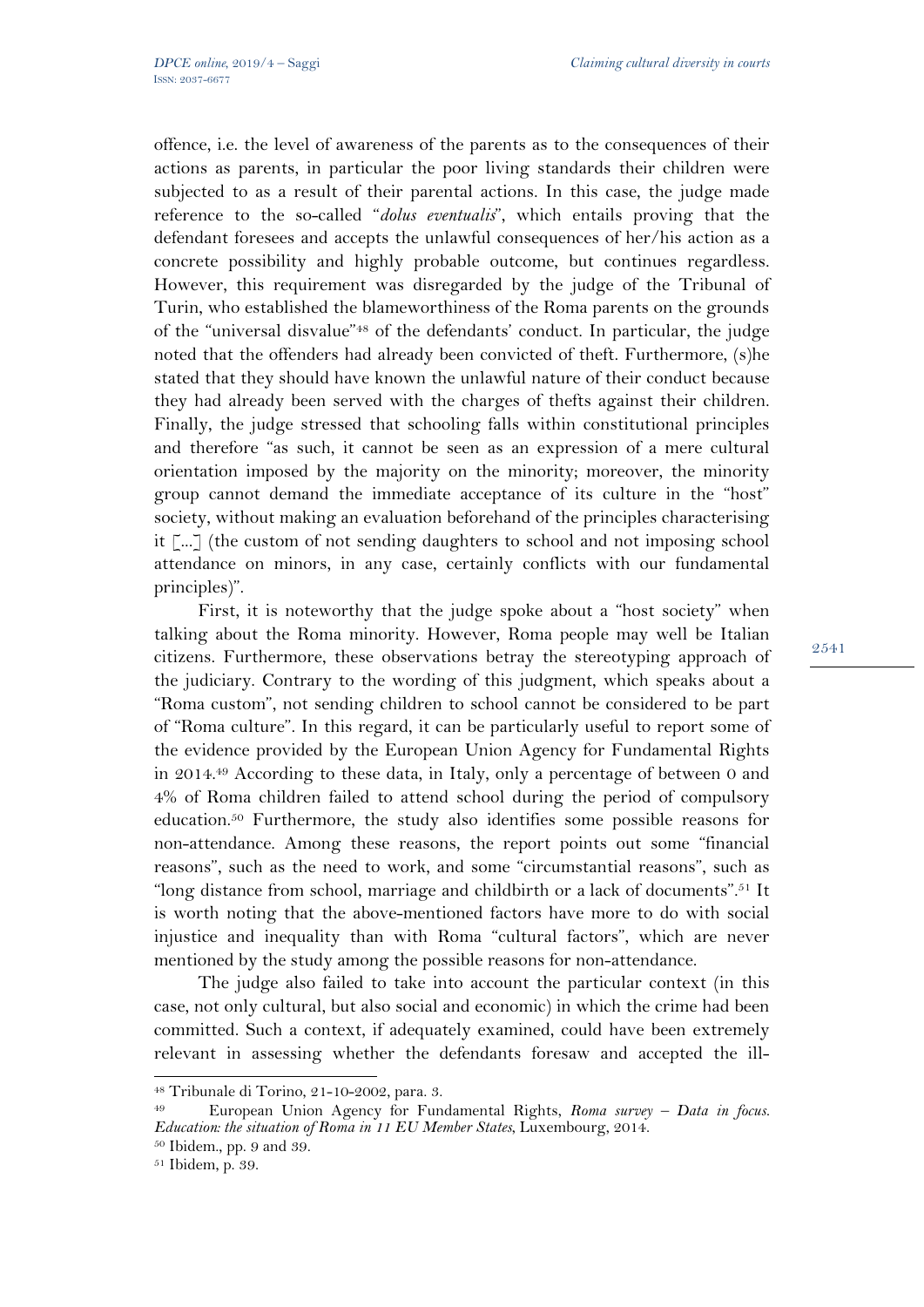treatment of their children as a highly probable consequence of their omissions.<sup>52</sup> By abstracting from any peculiarities of the case, and relying on a universalistic system of value, the judge failed to properly evaluate the individual blameworthiness of the offenders.

#### *3.3 The "other's" culture vs "our" fundamental rights*

This reference to fundamental rights allows us to introduce one of the most common lines of argumentation recurring in the Italian cases on "culturally motivated crimes": the culture of the "other" is often rejected by Italian judges because it is contrary to "our" fundamental rights. The issue concerning the inherent conflicts among "cultural crimes" and rights has been widely treated by the specialist literature and this study does not intend to underplay the question. However, in Italian case law, the use of the argument "culture vs fundamental rights" is often irrelevant to the solution of the case, while conveying the idea of "clashes of values".53

A good illustration of this reasoning is offered by the Court of Cassation in judgment No. 12089, 28/03/2012 where the judges ruled on an appeal presented by a foreign offender charged with abuse and injury of his twelve-year old daughter. The man forced his daughter to memorise the verses of the Koran, with beatings and ill-treatment. However, this behaviour, according to the offender, was meant to respond to his religious code, to his idea of education, the role of "father-master", fully legitimised by his cultural context. The Court rejected the arguments of the defence, by referring to the "theory of the insurmountable barrier which impedes the introduction into civil society  $\lceil ... \rceil$  of customs, practices and costumes" which are "anti-historical compared to the results obtained in the affirmation and protection of the inviolable rights of the person". At the end of its reasoning, the Court made only a short reference to the fact that, although he shared the same cultural roots, the brother of the offender protected his niece from her father's abuses, calling the police to prevent further violence.

In another case, the offender, accused of crimes including threats, beatings, injuries, abuse, kidnapping, and sexual assault, argued that the judgment of the Court of Appeal had a strong ethnocentric flaw: the court used conceptual and evaluative patterns coming from the Western culture, without taking into account the different cultural and religious background of the accused. The Supreme Court did not dispute the framework of the defence's argument, did not question whether the offender's behaviour fell or did not fall within the "concept of family, coming from membership in his social group, which allows and even imposes such conduct". Instead, the appeal was rejected because "the offender, as

9549

<sup>&</sup>lt;sup>52</sup> Judges also used the argument of the "universal principles" in the following judgments: Cassazione Penale n. 37438, 13-7-2012; Corte d'Appello Venezia, 9-1-2006; Tribunale di Padova GUP, n. 446, 9-6-2005; Ufficio Indagini preliminari di Milano, 25-10-2000.

<sup>53</sup> E. Balibar, *Is there a "neo-racism"?*, in Etienne Balibar, Immanuel Wallerstein (eds.), *Race, nation, class Ambiguous identities*, London – New York, 1991, 17, see above all 21-22.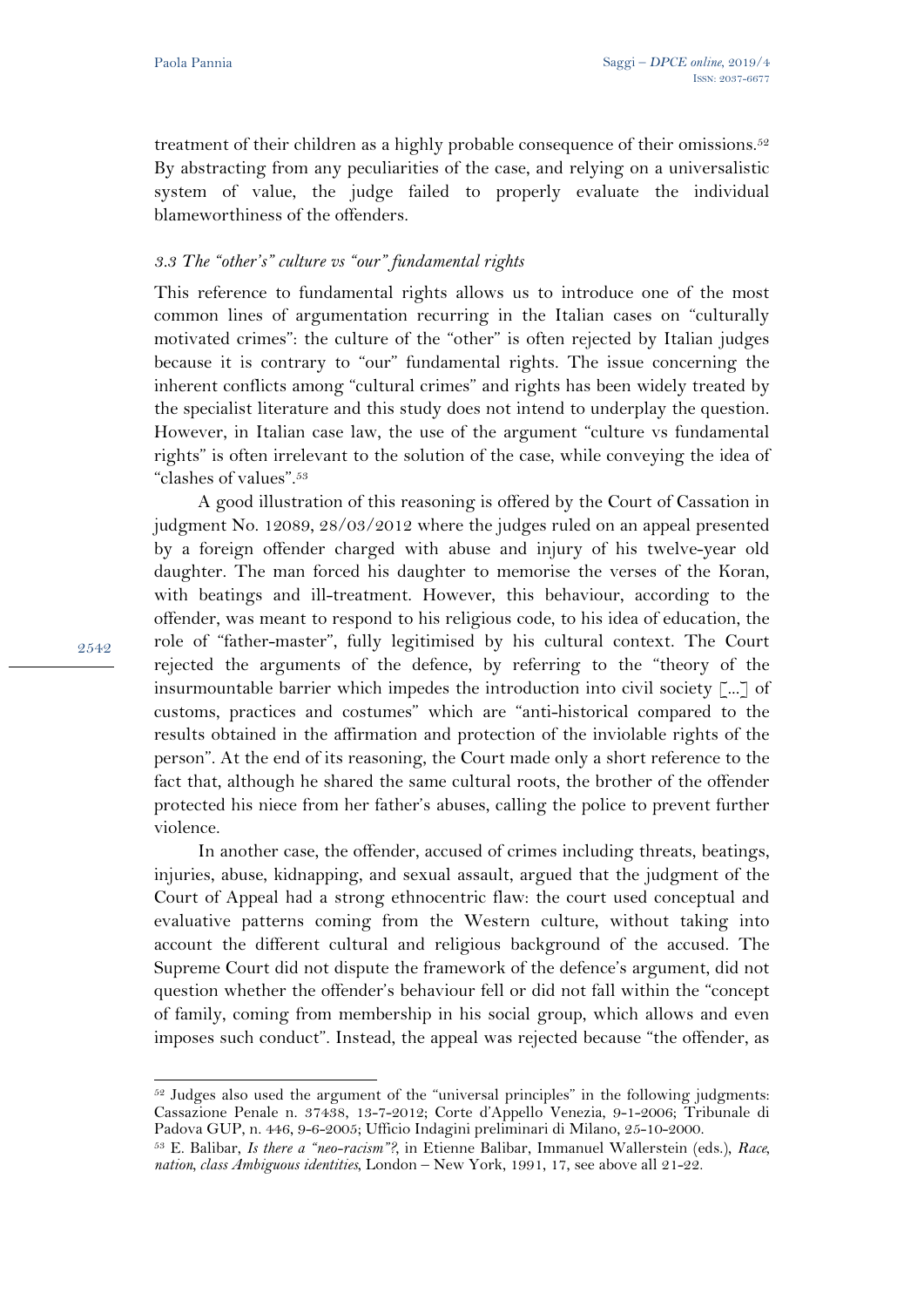a citizen of Muslim religion, has a concept of family life and marital powers, [...] which is in stark contrast to the core standards underlying the Italian legal system and the concrete regulation of interpersonal relations".54

The judgments show the propensity of the judiciary to accept the claim by the defence that the crime is culturally motivated, in the absence of any evidence substantiating these claims and without ascertaining what the actual requirements of the Muslim religion are. Thus, while in many of these cases the cultural claims of the defence could be rejected on the basis of a lack of evidence, in this case, as well as in other judgments, "culture vs fundamental rights" is the line of argumentation used to solve the case, at the cost of reinforcing existing ethnic and cultural prejudices, which flow from an essentialist conception of culture. 55

A reductionist approach on the part of the judiciary can be regarded as a possible explanation for this trend. The sharp opposition between "us" and "them" avoids seeking any insight into the culture of the offender, presented as a compact and homogeneous whole.<sup>56</sup> Identities are completely defined just by contraposition. Hence, any explanation and contextualization appear superfluous. Fundamental rights, too, are invoked as a compact body, without specifying which particular principles are at stake.<sup>57</sup> As a result, the "other culture", represented by the offender, appears to be irreconcilable and impossible to integrate. This irreconcilability, however, is simply presupposed and is not substantiated with any empirical evidence or elaborative reasoning.<sup>58</sup>

Furthermore, by taking advantage of the consensus already existing around the category of "our fundamental rights", a judge may easily attribute the necessary persuasiveness to the verdict, without any further argumentative efforts.

This judicial tendency may be seen as a further corroboration of the hypothesis of this study: as they lack tools for properly evaluating the role of the cultural factor and its relevance to the case in hand, judges rely on common wisdom and on what we may label as "argumentative shortcuts".

 $\overline{a}$ 

<sup>54</sup> Cassazione Penale n. 46300, 26-11-2008. See the observation of Pedullà, 2009. The author points out that in a similar case (Cassazione Penale n. 34909, 26-06-2007) concerning a Moroccan citizen accused of the offence of sexual assault against his wife, all considerations of the conception of the family currently extant in Morocco are missing. More specifically, no mention is made of the reform of family law in 2004 that made Morocco "a point of reference not only for the Maghreb countries but also for Muslims in general".

<sup>55</sup> C. Geertz, *The interpretation of culture: selected essays,* cit.; S. Benhabib, *The Claims of Culture:* 

*Equality and Diversity in the Global Era, cit.*<br><sup>56</sup> See e.g. S. D'Hondt, *The Cultural Defense as Courtroom Drama: The Enactment of Identity, Sameness, and Difference in Criminal Trial Discourse, cit.* 

<sup>&</sup>lt;sup>57</sup> See, among others, Cassazione Penale n. 32436, 02-07-2008.

<sup>58</sup> S. Fish, (1997), *Boutique Multiculturalism, or Why Liberals Are Incapable of Thinking about Hate Speech*, in 23(2) *Critical Inquiry*, 378, see above all 389 (1997).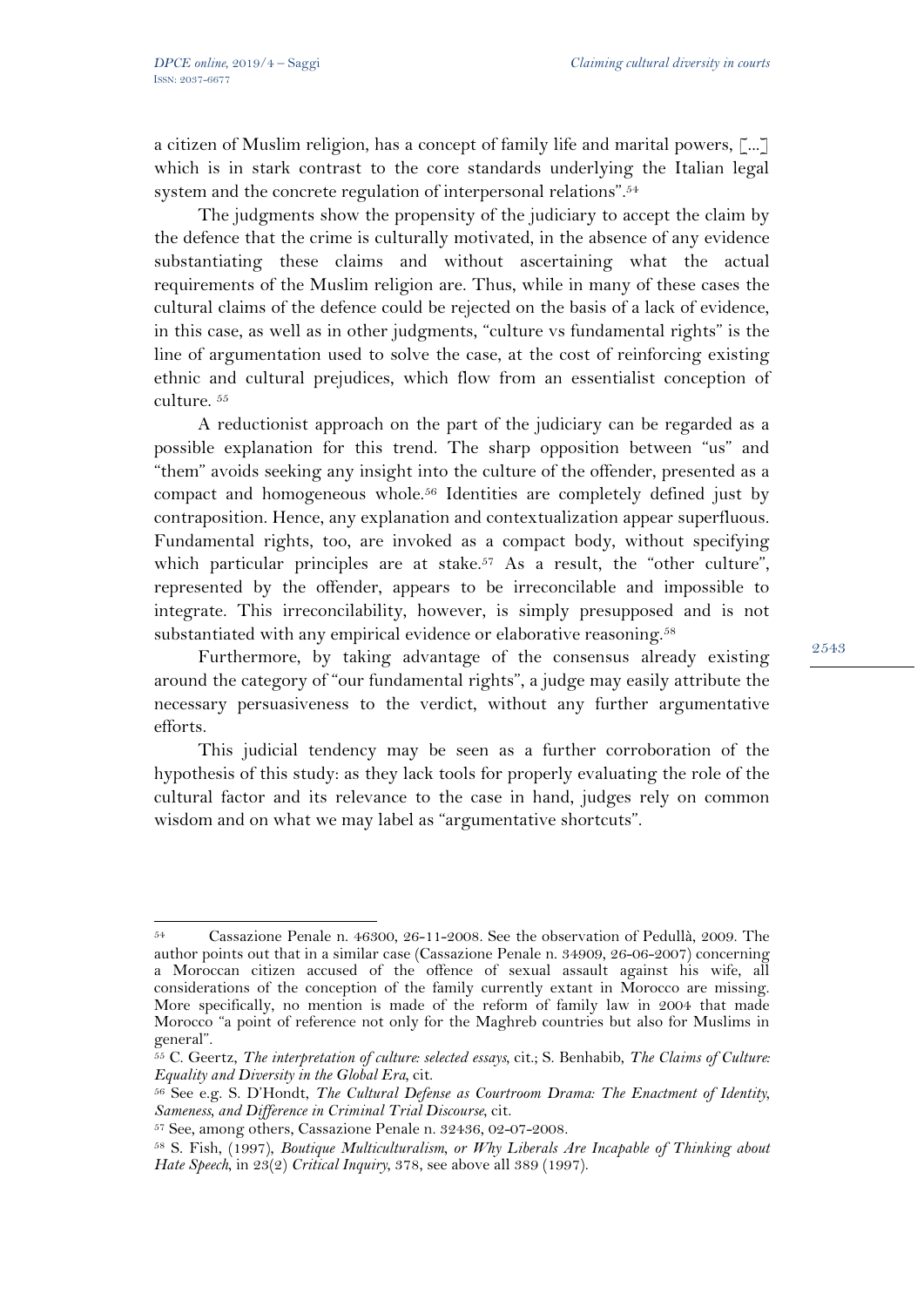2544

#### *3.4 A stereotyped alphabet*

The reductionist approach to culture of Italian judges is also mirrored in the logic and the linguistic structure of the judgments.

Apart from a few exceptions,<sup>59</sup> judges have made reference to the culture of the offender in a generic and vague manner. Hence, while the solution of the case often relies on a decontextualized "clash of values", the subjective profiles, related to the offender's culpability, have rarely been taken into account: the cultural background and the extent of its influence on the offender's behaviour are seldom addressed. Judges do not verify the degree of compliance of the offender with the traditions, religions, and cultures invoked. While a verification of the so-called "sincerity of belief" represents a necessary step within some jurisprudential traditions (such as the Canadian one), in Italy judges tend to assume it, or to reject it without providing any explanation.

Another interesting recurrence is represented by the use of rhetorical and para-logical reasoning. For instance, in some judgments, the judge reached a conclusion on the offender's culpability and on his/her awareness of having committed a crime, by assuming the universality of certain values. So – employing a natural law argument – the negative value of the conduct is presented, as noted earlier, as "universally perceived, regardless of membership in a specific ethnic group, because it contrasts with criteria – which are innate, natural rights antecedent even to legislation or case law – of peaceful coexistence between human beings".60 These judgments offer an example of the so-called "petitio principii", i.e. the "fallacy of assuming in a premise a statement which is taken to have the same meaning as the conclusion of the argument".61 Another rhetorical technique is "tendentious presentation", which recurs where the judiciary doubt the offender's cultural background but omit to substantiate this doubt with any evidence. In this regard, judgment No. 446/2005of the Tribunal of Padova, offers an eloquent example. In this case, the offender, "who belongs to the Muslim culture", claimed to adhere to a way of life in which men and women do not have the same rights. The judge dismissed this claim, arguing that this non-egalitarian vision of the relationship between men and women "is more and more rare in moderate Muslim environments, such as in Morocco, due to a slow process of Westernisation, also promoted by mass media, with a tendency toward globalisation".62

In addition, judges speak about the "other's" culture making frequent reference to the sphere of emotions, using terms such as "sensitive", "repugnant",<sup>63</sup> "reprehensible",<sup>64</sup> and "aberrant".<sup>65</sup> Judges talk about "ancestral

<sup>59</sup> Tribunale di Cremona 19-02-2009.

 $60$  Tribunale di Torino, 21-10-2002 where Roma people were accused of abuse against their children for having failed to send them to school and to prohibit them from committing thefts. The judgment is analysed in para. 3.2.

<sup>61</sup> Petitio Principii or Begging the Question, definition in philosophy.lander.edu/logic/circular.html. 62 Tribunale di Padova, n. 446/2005.

<sup>63</sup> Tribunale di Torino, sez riesame, ord. 3-11-1998.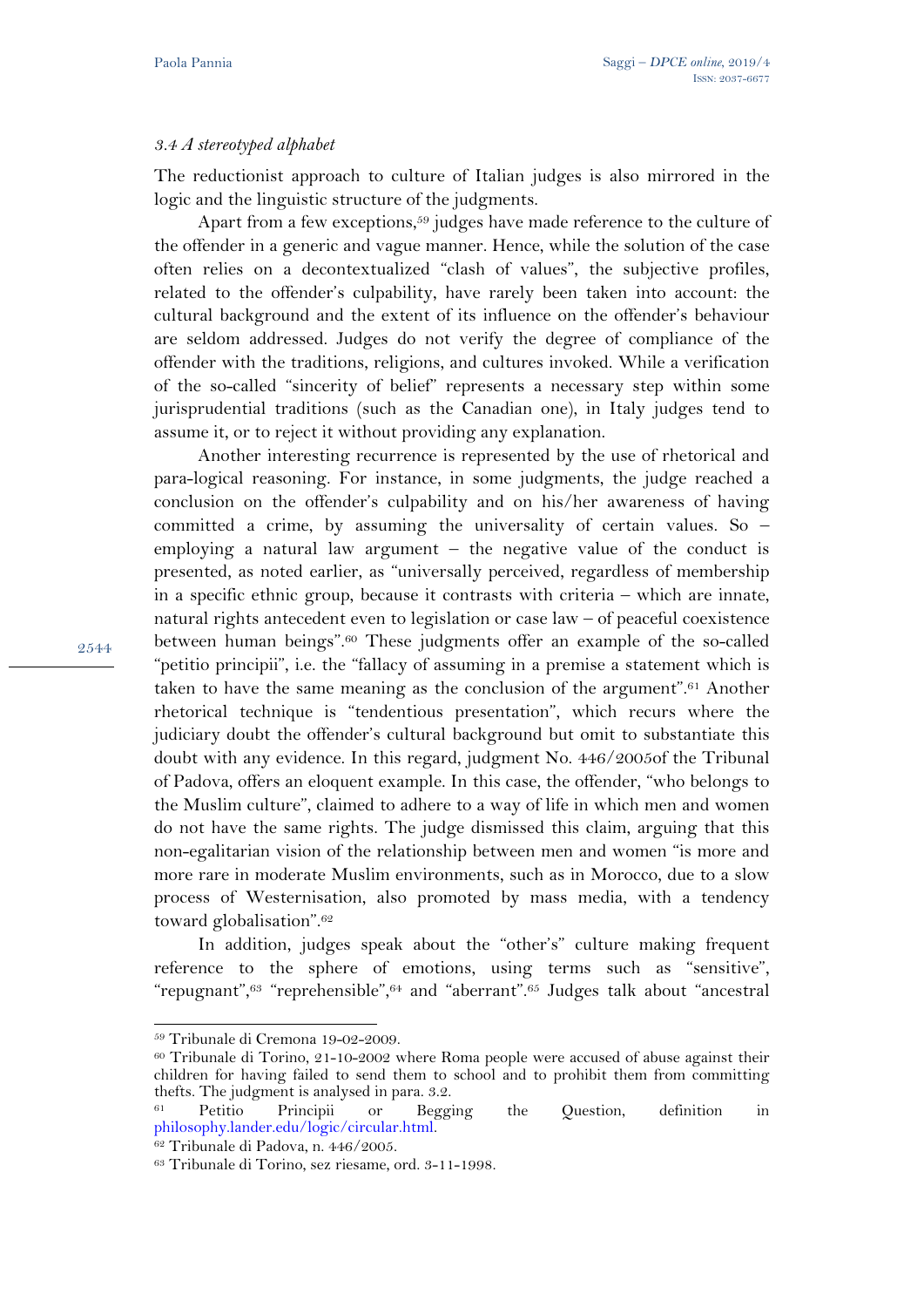cultural codes",66 while elsewhere the offender's culture is described as being "barbaric"67 or "anti-historical".68 Moreover, the use of "figurative speech" is common. An example is the theory of the "insurmountable limit/barrier" (represented by "our" fundamental rights), where the lexical combination creates a pleonasm, used by judges to emphasize the distance between "our values" and "theirs" (viewed as negative).69

The above-mentioned aspects demonstrate a particular function of judgments: a persuasive one, aimed at creating a consensus around the verdict, rather than demonstrating its validity.<sup>70</sup> In other words, Italian judges dealing with "culturally motivated crimes" seem to draw on common wisdom and their (the dominant) socio-cultural and ethical heritage, rather than deciding the case by way of an accurate and correct analysis of the facts, on not only a legal, but also (anthropo-)logical level. However, it seems that the cultural insensitiveness of Italian judges cannot be explained with the unwillingness to give weight to the cultural background of the offender. If this were the case, judges would have ignored any cultural consideration or would have imposed a larger punishment based on the cultural argument. The evidence presented here seems to point toward another explanation: the frequent recourse to cultural stereotyping and reductionism rather suggest that judges lack the knowledge and awareness necessary in order to identify, recognise and properly address the "cultural argument". The complexity surrounding the "cultural question" fails to be addressed by the judiciary, as in other cases requiring technical inquiries, for example, when a judge must adjudicate on a case concerning medical issues. In the Italian case law on "culturally motivated crimes" reviewed for this study, an expert anthropologist was present in just two of the 68 cases analysed.<sup>71</sup>

#### **4. The cultural claim in UK criminal law cases: the denial of culture**

In English case law, the first point to be analysed is the small number of English judgments referring to the culture of the offender (a mere 18 cases). It is noteworthy that the cultural argument is absent even in cases which are, at least

1

<sup>64</sup> Cassazione Penale, n. 35496, 23-04-2012.

<sup>65</sup> Cassazione Penale, n. 35496, 23-04-2012

<sup>66</sup> Tribunale di Trento, 19-02-2009

 $^{67}$  Cassazione Penale, n. 3398, 20-10-1999, the so-called "Bayrami" case.  $^{68}$  Cassazione Penale, n. 12089, 28-03-2012

<sup>69</sup> See among others the Court of Appeal n. 3398, 20-10-1999.

<sup>70</sup> M. Taruffo, *La motivazione nella sentenza civile,* 1975, 440 ff.. Also in civil law systems, one should not overlook the fact that judgments have a communicative function, as they are addressed not only to the parties to the proceedings, but also to higher courts, as well as to civil society as a whole. On this subject see also F. Viola, G. Zaccaria, *Le ragioni del diritto*, Bologna, 2003, 228 ff.; P. Bellucci*, Tra lingua e diritto: appunti di sociolinguistica giudiziaria italiana*, in *Quaderni del dipartimento di linguistica*, Firenze, 1995, 1 ff.; L. Lanza, *La motivazione della sentenza penale: decidere, scrivere, argomentare*, in *Incontro di studio sul tema: "La* 

*motivazione della sentenza penale"*, Roma, 14-16 September 2009, 15. 71 Corte d'Appello di Venezia 23-11-2012 and Corte d'Assise Pisa 15-03-2013. In the latter case, the judge observed that the opinion of the expert anthropologist was interesting but irrelevant for the adjudication of the case.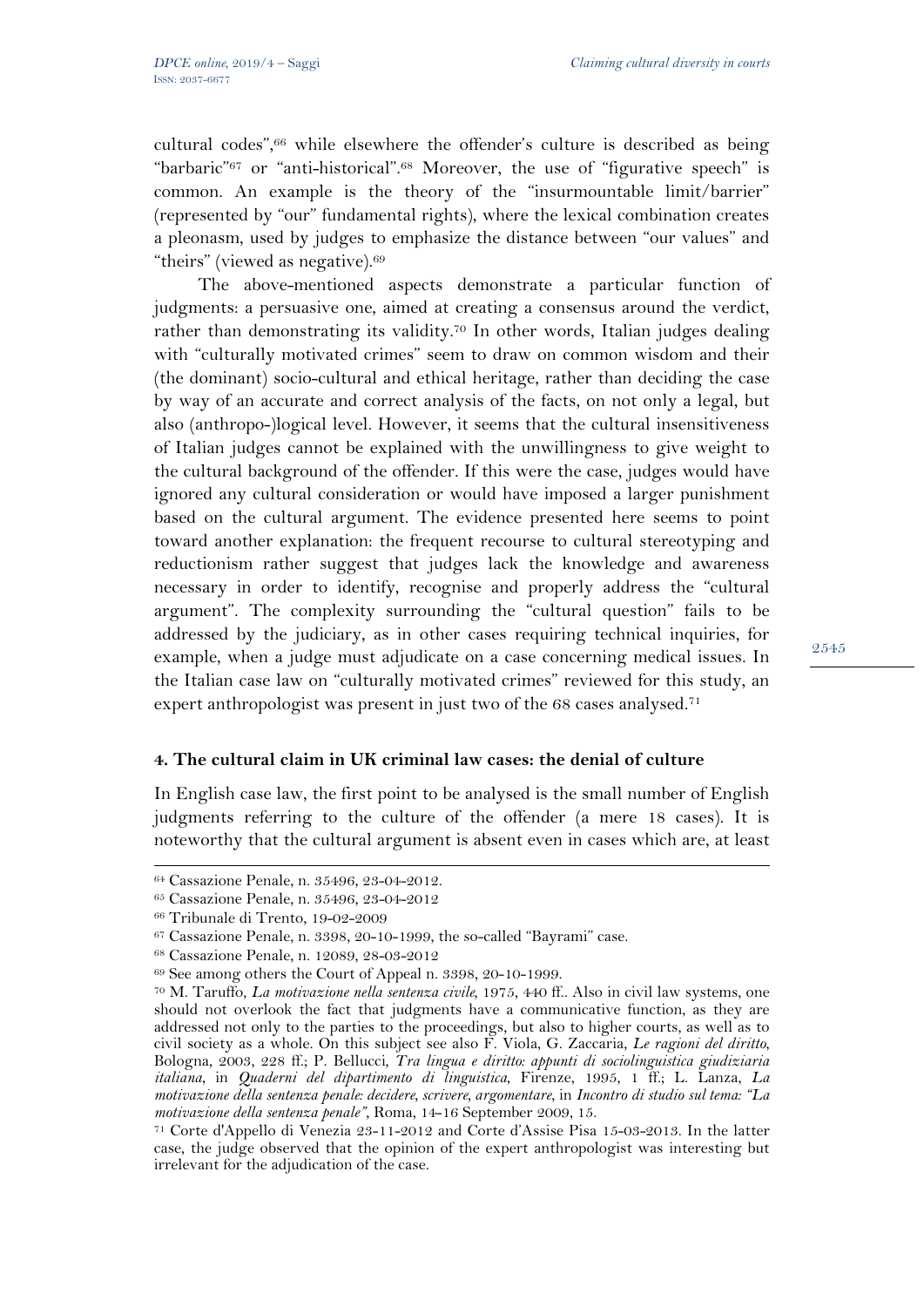2546

 $\overline{a}$ 

in theory, permeated by cultural factors (i.e. crimes such as circumcision or socalled "honour crimes")72.

Some circumstantial inferences seem to confirm the conclusion of there being a low level of "cultural sensitivity" in English criminal courtrooms. A first indication of this comes from English law scholars, who observe that English judges have always been disinclined to give recognition to the right of minorities to follow their own traditions and cultural practices.73 Furthermore, in the UK in general, little academic attention is given to so-called "cultural crimes". Apart from the book "English Law and Ethnic Minority Customs" published by Sebastian Poulter in 1986, it is hard to find other examples of studies or scholars that explicitly focus on the issue of cultural crimes, or of a cultural defence against criminal charges, and the role of these phenomena within the legal system.74

Finally, it is important to highlight another issue: lawyers themselves prefer not to use the "cultural argument". It emerged from the cases surveyed that even where an offence is strongly imbued with cultural elements, the defence does not utilise the cultural argument at all, preferring to invoke different circumstances, such as the "clean criminal record" of the offender or his/her good character. This same attitude of the defence could be also seen as a sign of the reluctance of English judges to accept this kind of argument,<sup> $75$ </sup> while contributing to explaining the exclusion of culture from the English courtroom.

An example of this attitude can be seen in the case of the young Kristy Bamu.76 All the persons involved in this case hailed from the Democratic

<sup>72</sup> Honour killing is commonly defined in the literature "as a response to the belief that a woman or girl has violated her family's honour, usually because of perceptions of sexual impropriety", A. C. Korteweg and G. Yurdakul, *Religion, Culture and the Politicization of Honour-Related Violence. A Critical Analysis of Media and Policy Debates in Western Europe and North America*, United Nations Research Institute for Social Development, 2010, 2. Concerning "honour killing" cases, see Court of Appeal, criminal division, *Regina v Mohammed Mujibar Rahman*, 26 January 2007, [2007 EWCA Crim 237] while concerning the crime of circumcision, see Court of Appeal Criminal Division, *R v M.B*, 22 May 2013, [2013] EWCA Crim. 910.

<sup>73</sup> C. Bakalis, *The religion of the offender and the concept of equality in the sentencing process*, in *Oxford Journal of Law and Religion*, cit., 443; A. Phillips, *Multiculturalism without culture*, cit., 881; G. R Woodman, *The cultural defence in English Common Law: the Potential for Development*, cit., 18.<br><sup>74</sup> G. R Woodman, *The cultural defence in English Common Law: the Potential for Development*,

cit., 18.

<sup>75</sup> In this regard, it is worth taking into account the profound influence that the Bench has on the Bar (J. Bell, *Judiciaries within Europe. A comparative review*, Cambridge. 2006, 326). In particular, as highlighted by Rt. Hon. Sir Robert Megarry, *Barristers and Judges in England Today*, in 51 *Fordham L. Rev.* 387 (1982) "the influence of the Bench is twofold": first, it should consider that "most practising barristers-not all, but the great majority, hope that one day they will be offered a seat on the High Court Bench" (p. 395). Secondly, "every barrister realises that the judges play a large part in whatever standing and recognition he has, especially as the numbers of judges and practising barristers are so relatively small" (p. 396).

<sup>76</sup> It was not possible to find this judgment in the English legal database. The information provided is drawn from press reports. Concerning the argument of the defence, all press reports correspond. See in particular, BBC News, Witchcraft murder: Couple jailed for Kristy Bamu killing, 5 March 2012, www.bbc.co.uk/news/uk-england-london-17255470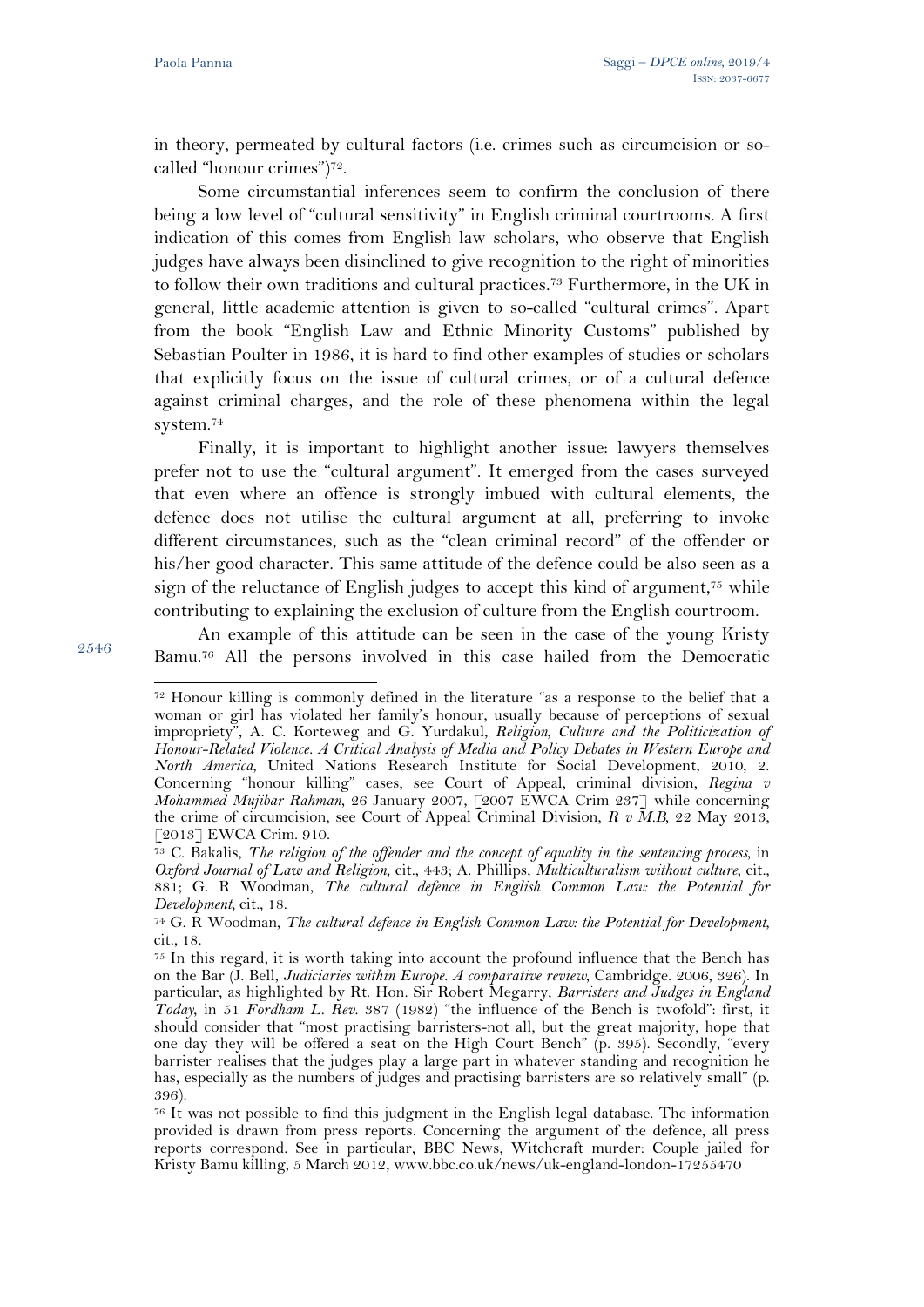Republic of the Congo. Kristy Bamu, aged only 15, decided to spend Christmas in London together with his sister, who had lived there for some time with her boyfriend, Erik Bikubi. Kristy's parents were going to arrive at the house shortly after Christmas. During his short stay, however, Kristie was subjected to atrocious and eventually fatal torture by his sister and boyfriend, who were convinced that the child was "possessed" by a malignant spirit and deserved to die. According to Judge Paget, "belief in witchcraft, even if it is genuine, cannot excuse violence". Kristy Bamu's sister and her boyfriend were sentenced to life imprisonment. It is noteworthy that the main argument of the defence is only indirectly related to cultural data, being focused rather on Erik Bikubi's mental deficiency. Last but not the least, nobody requested a "serious case review", i.e. the report that is drafted by the local body responsible for the protection of minors when a child dies as a result of ill-treatment in order to "identify what professionals and local organizations can do".77 Yet, a statement released by the Victoria Climbié Foundation (VCF)78 a few days after the trial suggested that it would have been important to have learnt more about the background of the perpetrators of Kristy's murder.79 It would have been important to understand what might have influenced their belief in witchcraft, even more so given that the perpetrators grew up in England. In this respect, Mor De Dioum, co-founder of the VCF, highlighted that "considering the cultural background of the defendant does not mean to justify but to understand." It is noteworthy that this consideration came from the exponent of an association that had been attempting for years to protect the rights of children in a particularly complex and above all "culturally sensitive" field, that of satanic rituals and witchcraft.

Obviously, no religious or cultural consideration can override the protection of children. However, the reluctance to speak about culture risks obscuring an important part of this crime, in other words, an important part of the context in which the crime was committed. Nonetheless, the issues of the offenders' culture was put aside. It is a theme too complex and sensitive to be addressed in a courtroom.

## *4.1 Solving the "cultural dilemma" is the responsibility of Parliament*

l

This tendency to avoid cultural explanations and the cultural perspective can also be directly discerned in judicial reasoning. If we analyse the wording of English case law on "cultural crimes", one topic emerges with a certain frequency: that is, judges show an inclination to defer the solution of the "cultural dilemma" raised by the offender to Parliament.

<sup>77</sup> For further details on the "serious case review", see GOV.UK, Department for Education, Policy paper. 2010 to 2015 government policy: children's social workers, 8 May 2015, available at www.gov.uk/government/policies/supporting-social-workers-to-provide-help-

<sup>&</sup>lt;sup>78</sup> For further details on this association, visit the following webpage: vcf-uk.org/<br><sup>79</sup> See the following position statements: vcf-uk.org/it-is-not-illegal-to-believe-inwitchcraft-for-many-it-has-its-roots-in-ancient-traditions/ ; vcf-uk.org/vcf-positionbranding-children-as-witches-a-call-for-legislation/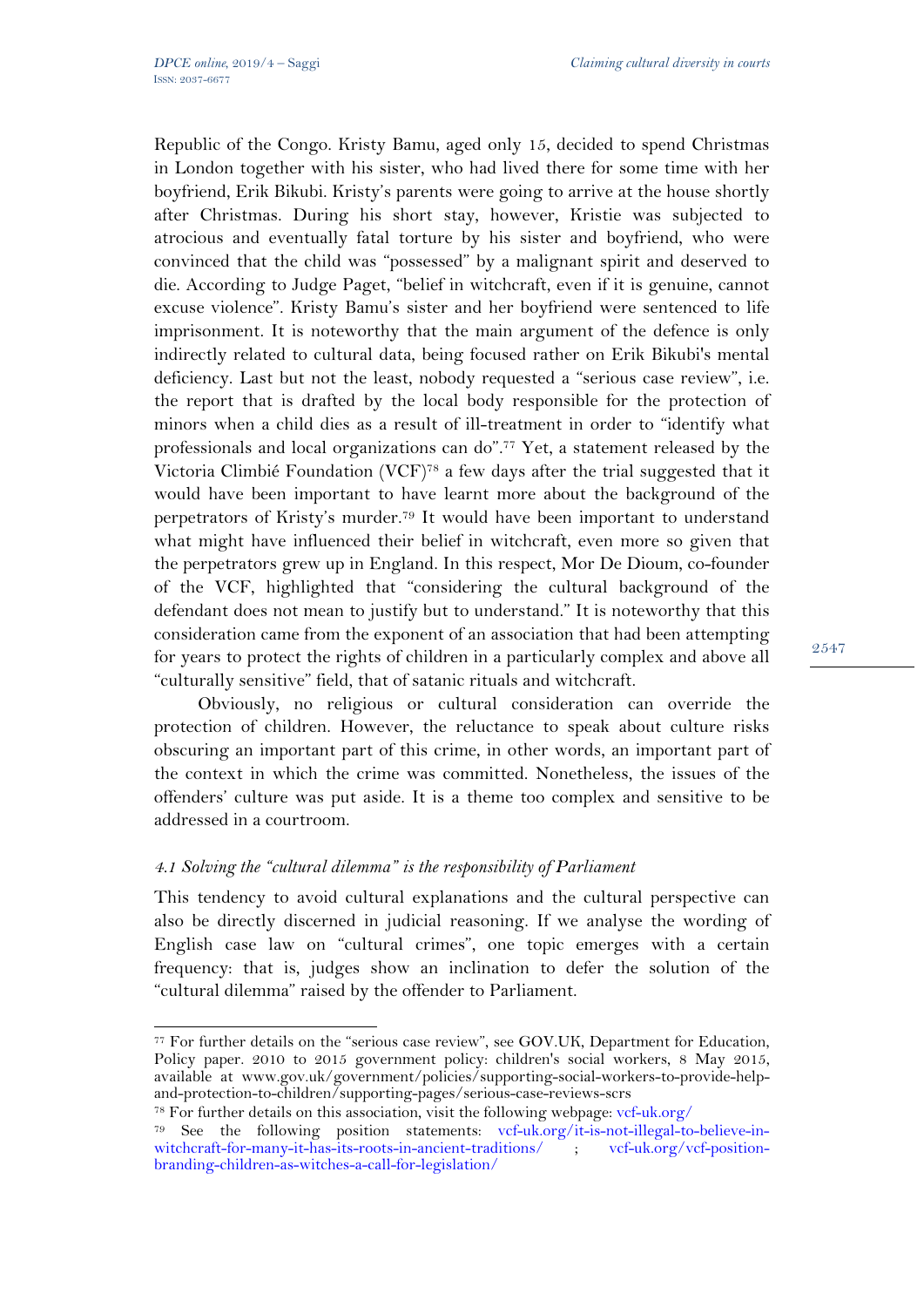In the case of *The Queen v D (R) - The Crown Court at Blackfriars*, 80 which concerned a woman accused of bribing a witness, the judge was called on to decide on a marginal matter in the context of that judgment: whether or not the defendant was entitled to wear the *niqaab* during the hearings. Of particular interest, for our purposes, is the paragraph immediately following the description of the event, eloquently titled "the need for legal principle". Here the judge, noting that there were no rules governing the matter, affirmed the need for a law, stating that "the relegation of such important issues to the sphere of 'judge craft' or 'general guidance'81 has resulted in widespread judicial anxiety and uncertainty and to a reluctance to address the issue. To borrow and adapt slightly a phrase currently in vogue, the *niqaab* has become the 'elephant in the courtroom.' Trial judges need, not only general guidance, however helpful, but a statement of the law". Having called for a parliamentary intervention, the judge then stated that he would attempt to adjudicate the case (para.  $12$ ).<sup>82</sup> Leaving aside the decision taken, it is important to emphasise the particular argument that was used: the judge justified his decision on the basis of the highly adversarial character of the English law procedural model and on the principle of transparency in the administration of justice (so-called "open justice"). As the judge affirmed, these principles could be waived only when expressly permitted by the law. Hence, in the absence of such a law, such principles had to take precedence over the principle of freedom of religion in any balancing equation (para. 72).

Two issues should be highlighted with regard to the judge's reasoning. First, there is an explicit appeal to Parliament to intervene to settle the question, thereby "freeing" the judges from "anxiety and uncertainty" (para. 12). He makes it clear that his decision will apply to any defendant, regardless of his/her gender or his/her religious faith (para. 12). These words seem to betray the fear of a possible accusation of discrimination that could be made against the judgment. This concern appears even more clearly in another paragraph of the judgment

9548

<sup>80</sup> The Crown Court at Blackfriars, *The Queen v D (R) - The Crown Court at Blackfriars* – September 16, 2013. The judgment is not reported. However it is mentioned in another case (whether the witness has the right to wear the *niqaab* in court): AAN (Anonymity Direction Made) v The Secretary of State for the Home Department, Upper Tribunal (Immigration and Asylum Chamber, 14 January 2014

<sup>81</sup> Judicial College, Equal Treatment Bench Book, recently updated in 2018. See in particular, chapter 9 on "Religion", which provides some guidelines on the religious dress that may be allowed in the courtroom.

 $82$  It is worth noting the reference made by the judge to a judgment of the Supreme Court of Canada, (R v NS,  $2012$  SCC 72, [2012] 3 S.C.R. 726), which is openly used as a source on which to draw. Interestingly, the English judge decided to skip the first passage of the Canadian text: the one relating to sincerity of the belief. This subjective element is therefore completely set aside in order to focus on the religious practice (paras. 14-18). At the end of a lengthy, complex ruling, the judge decided that the difficult balance between the right to practice one's religion on the one hand and the principle of a "fair trial" and the good administration of criminal justice on the other hand must end see the assignment of a greater weight to the latter considerations than the former. Consequently, if the defendant is free to wear the *niqaab* during the trial, she must remove it whenever "superior" reasons are at stake, such as the need for her face to be clearly observed at the moment of the deposition (para. 82).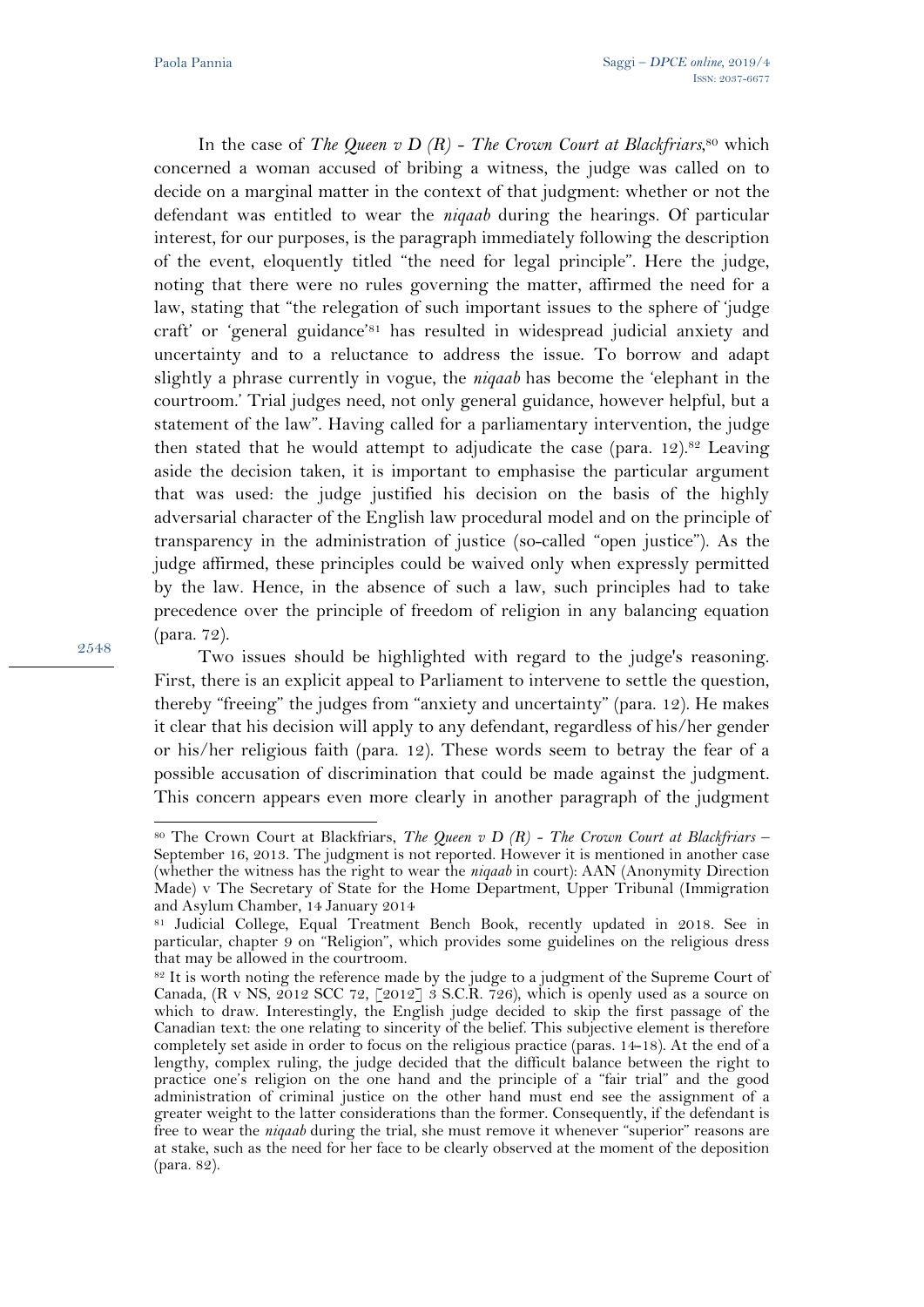where the judge says: "…the Court must be conscious that it cannot apply the law differently on the basis of religion.  $\lceil \ldots \rceil$  If D is entitled to keep her face covered, it becomes impossible for the Court to refuse the same privilege to others, whether or not they hold the same or another religious belief, or none at all" (para. 60).

Finally, another aspect of the judgment should be highlighted: the decision was carefully placed under the protective and authoritative "umbrella" of the law: the judge decided the case affirming that, in the absence of an explicit derogation from the principle of open justice, he cannot introduce it through case law. Since there is no statutory provision regulating the use of a *niqaab* in the court, the judge cannot allow it (para. 72). Through this line of argumentation, the judge defers the solution of the question to the Parliament: "it is a responsibility of Parliament".

The same observations made above are also applicable to another case, which is particularly relevant for our purposes: *R v Andrews* – Court of Appeal – 5 March 2004.83

Mr. Andrews, sentenced to 30 months in prison for importing cannabis, brought an appeal based *inter alia* on the claim that the statute which prohibits the importation of cannabis (section 170(2) Customs and Excise Management Act 1979)<sup>84</sup> is not compatible with Article  $9(2)$  of the European Convention on Human Rights, which affirms the freedom to manifest one's religion or belief. Mr. Andrews affirmed to be a follower of the Rastafarian religion. Consequently, for him, cannabis use (as well as its importation) had a value strictly related to the freedom of religion. In particular, cannabis facilitated the attainment of a condition of "peace and purification"85 requested by the Rastafarian religion.

The Court, however, rejected this claim, affirming that (this is the last of the three reasons given) freedom of religion is not an absolute right but a relative one, so it can be subjected to some limitations (para. 7).<sup>86</sup> However, the balance between this right and the interests of public health was a question for Parliament: "Government authorities are in a much better position than this court to form an accurate assessment of the complex web of factors that would necessarily be relevant"87. Thus, the Court did not conduct the balancing exercise itself. It did not set down the inadmissibility of the religious motivation or its subordination to other principles. Rather, the Court adopted another

<sup>83</sup> Court of Appeal Criminal Division, *R v Andrews*, 5 March 2004, [2004] EWCA Crim 947. 84 1979 Customs and Excise Management Act

<sup>&</sup>lt;sup>85</sup> The judgment quotes the words of the defendant on the use of cannabis "the herb itself is referred to in the Scriptures in Genesis and has been put on earth for use and food for man. It has mystical qualities. It is used for purifying and for peace. American Indians use it in their peace pipes. It gets the skin clean and soft. I use it to cook, to season and flavouring. It

 $186$  The Court referred to Art. 9 (2) CEDU, which states "Freedom to manifest one's religion or beliefs shall be subject only to such limitations as are prescribed by law and are necessary in a democratic society in the interests of public safety, for the protection of public order, health or morals, or for the protection of the rights and freedoms of others". 87 R v Andrews, cit., para. 21.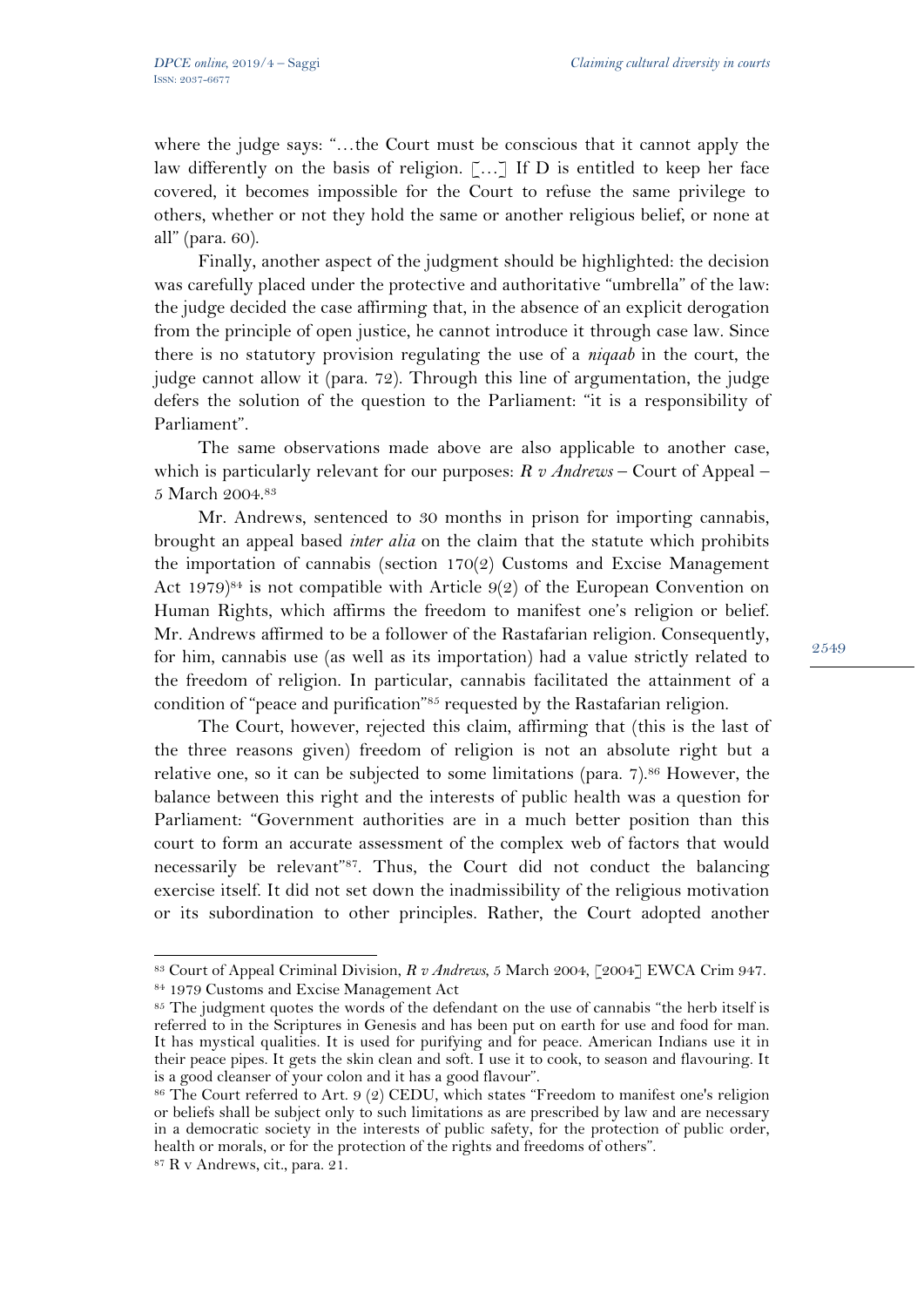approach, preferring not to address the question. The case involved extremely important and sensitive issues  $-$  the Court said  $-$  so, it was appropriate to defer the question to Parliament, the only entity entitled to decide on such matters.

The following case presents a similar line of reasoning: *R v Taylor*, Court of Appeal (Criminal Division), 23 October 2001, [2001] EWCA Crim 2263. Mr. Taylor, prosecuted at first instance for the possession of a considerable amount of cannabis, with the intent to supply, claimed in his defence that he was Rastafarian, and that his behavior "was part of his religion" (para. 5). More specifically, Mr. Taylor asserted that section 5 of the Misuse of Drugs Act 1971 (which prohibits the possession of cannabis with the intent to supply) did not meet the requirements of proportionality and necessity required by the second paragraph of Article  $9^2$  ECHR (proclaiming the freedom to manifest one' religious belief).The Court of Appeal rejected this ground for appeal (while ruling for a reduced sentence because of the religious motivation). However, the reasoning justifying the decision was rather brief and unconvincing; the Court found that Section 5 of the Misuse of Drugs Act 1971 represented a "necessary restriction" on the freedom to manifest one's religion or belief. This necessity derived from the UK's adherence to the "Single Convention on Narcotic Drugs of 1961" and the "United Nations Convention against Illicit Traffic in Narcotic Drugs and Psychotropic Substances", which indeed provided evidence of an "international consensus" about the "necessity" of treating the possession of cannabis as an offence in order to fight the danger that drugs represented to health and public safety. However, it is clear that the adherence to these conventions is not sufficient, in itself, to justify either the decision to prosecute the possession and supply of cannabis or the decision not to include a specific exemption for Rastafarians (in this regard, a different decision was made by the Netherlands, which also signed these international Conventions). At the same time, the Court observed that "it is a complex issue, not easy for a Crown Court judge to resolve" (para. 14). Meanwhile, the prosecution lawyer pointed out that "the consideration of what defences may be appropriate, in relation to conduct which otherwise gives rise to a criminal offence, where the burden lies in relation to such defences and as to the nature of the burden, are all matters which are properly the province of the Parliament not the courts".

Against this backdrop, one may argue that deferring to Parliament in the decision-making process is correct: by doing this, judges are simply complying with their constitutional role. Judges cannot determine the law on cannabis use. Only Parliament can. It is not the judge's job to create a new defence. However, against this argument, two fundamental aspects need to be underlined. First, judges are required to abide by the principle of proportionality and balance in any case. When delivering a decision concerning the right to freedom of religion and the existence of a justifiable limitation of this right under Article 9(2) ECHR, judges have to grapple with the human rights framework and necessarily find a balance by deciding, for instance, in such cases, not to declare an incompatibility between Article 9 and the 1971 Act, leaving it up to Parliament to amend the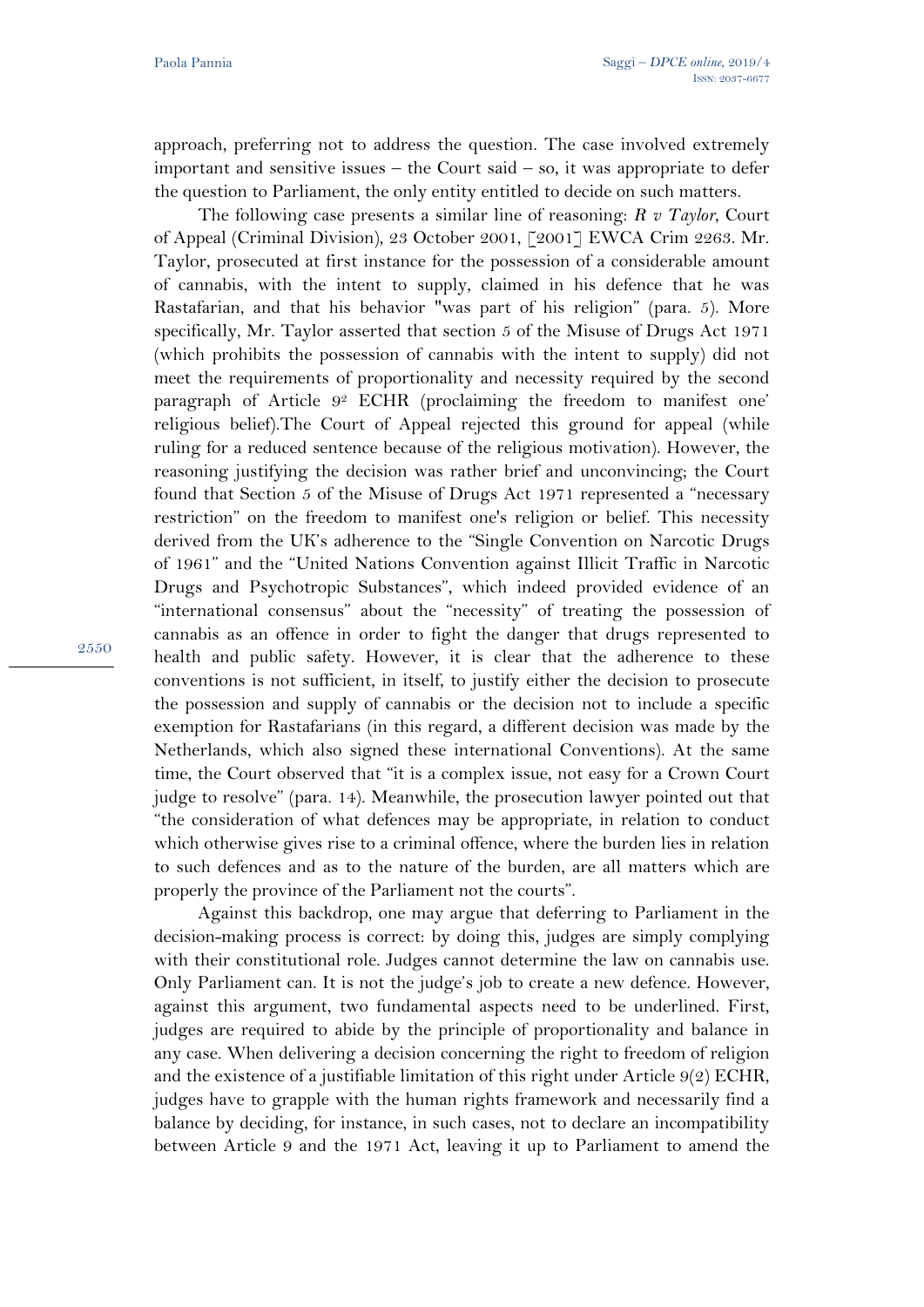legislation accordingly. Second, as already pointed out by scholars,<sup>88</sup> in *Taylor* and *Andrews*, the judges also omitted to properly address the question of the relevance of the offender's religion at the sentencing stage, even though they were required to do so. Indeed, according to the ECHR decision in the case of *Okcuoglu v Turkey*,<sup>89</sup> "taking account of the religious context of the offending acts at the sentencing stage is imperative to legitimising any conviction where the defendant's behaviour could successfully claim to be a manifestation of religion".90 What the Court in these cases should have done is to consider whether the defendant's religion could be used as evidence at the sentencing stage in relation to already existing mitigating factors, being "explicit in explaining what level of sentence is appropriate in order to ensure a sentence is proportionate".91 However, the judges opted out of directly addressing all the complexities revolving around the "cultural question". Hence, they failed to clarify the extent to which the defendant's religious belief should be given weight at the sentencing stage in order to ensure proportionality and, obviously, greater consistency among similar decisions.

These judgments seem to reveal the unease of UK judges when it comes to decisions that have many consequences not only on a juridical level, but also on a social level. However, it should also be pointed out that no clear guidelines have been provided by the Court of Appeal or the Sentencing Guidance Council on this point (Edge and Bakalis, 2009: 4267). Hence, using the words of Judge Murphy, judges are left alone with an "elephant in the courtroom",<sup>92</sup> being aware of the issue retaining an enormous relevance within the English legal system. As highlighted by Lord Nolan:93

"The powers and responsibility of an individual judge are immeasurably greater that those of an individual member of the executive or of the legislature. The judge may be overruled by three other judges in the Court of Appeal, and in rare case they in turn may be overruled by five judges in the House of Lords, but the power wielded by the judges over those involved in the cases before them and over the development of the law remains out of all proportion to the number of people exercising it."

#### *4.2 Culture has nothing to do with this case: the strategy of "culture redefinition"*

This tendency towards "culture avoidance" amongst English judges can also arise in other forms, such as what can be termed "redefinition strategy".

<sup>88</sup> C. Bakalis, *The religion of the offender and the concept of equality in the sentencing process*, in *Oxford Journal of Law and Religion*, cit.<br><sup>89</sup> Okcuoglu v Turkey, application No. 24246/94, 9 July 1999.

<sup>90</sup> C. Bakalis, P. Edge, *Taking due account of religion in sentencing*, in 29(3) *Legal Studies* 421, 426 (2009).

<sup>91</sup> Ibidem, 427.

<sup>&</sup>lt;sup>92</sup> The Crown Court at Blackfriars, *The Queen v D (R)*, September 16, 2013, para. 12.<br><sup>93</sup> Lord Nolan & Sir Stephe Sedley, *The making and remaking of the British Constitution. The Radcliffe Lectures at the University of Warwick,* London, 1996, 71, Cfr. in J. Bell, *Judiciaries within Europe. A comparative review*, 334.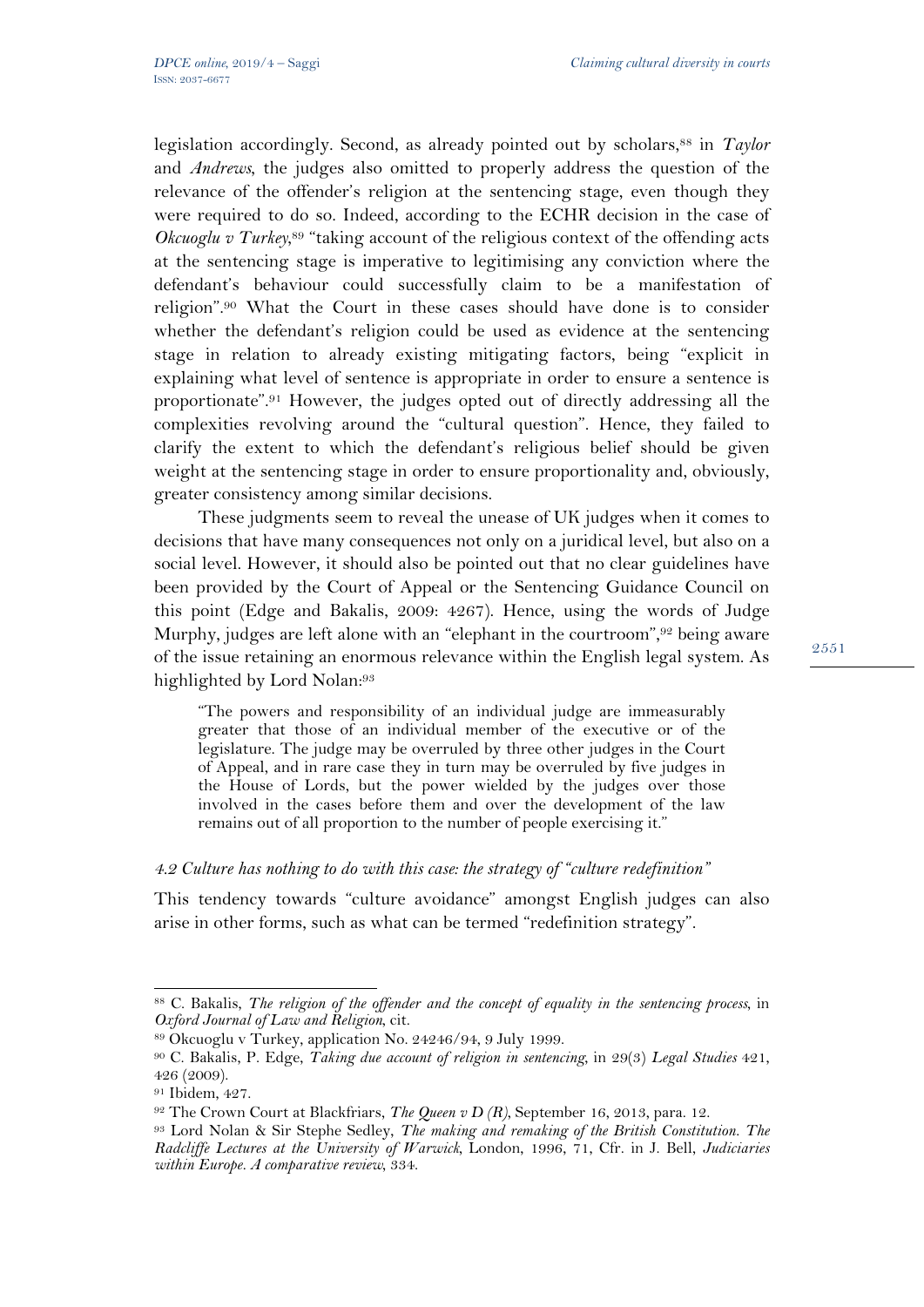Here judges manage the cultural argument raised by an offender by giving it another name: it is not culture – as the offender claims – but something else. This "something else" is invoked to explain the circumstances surrounding the offence. Generally, this alternative explanation revolves around unequal power structures and relations, around "patriarchy"94 and a gender-based approach used to advance an understanding of the case which is different from the one proposed by the defence. Hence, the culture claimed by the offender to explain the case is redefined by the judge as "control" or "honour" or "revenge". Whatever the label used by the judge, the logic underlying this operation is always the same: eliminating the "cultural explanation" and the "cultural argument" from the courtroom.

This practice of "redefinition" among the English judiciary is well illustrated by the judgment given in *R v B*, Court of Appeal, 12 February 2010. The facts of the case can be summarised as follows: B., the appellant, was convicted for an offence under Section 10 (1) of the Sexual Offences Act of 2003, for having induced her daughter, not yet sixteen, to have sexual intercourse.<sup>95</sup> The reason is clearly explained in the body of the sentence: B. learned that her daughter had a relationship with a boy at school. She disapproved of this relationship. Hence, after having consulted with some of her relatives – she was a widow – she decided to organise an "arranged marriage" for her daughter. The wedding was celebrated some time later, according to the laws of tradition. However, two months after the wedding, the groom, over thirty, began to abuse V. The relationship between the two ended shortly afterwards. The case was brought to the attention of the police in the following months, when V., involved in another relationship, feared that her mother might decide to arrange a new marriage and confided these fears to the school staff.

B., the defendant, was from a rural village in Bangladesh. She was illiterate and at the age of 15 she had also entered an arranged marriage. In light of the circumstances of the case, and B.'s particular cultural background, the defence invited the jury and the judge to consider that the behavior of B. had to be regarded as normal, "natural, given her cultural background",96 and an expression of pure affection. In other words, B. did what she did "out of love for

9559

<sup>94</sup> Here patriarchy is understood as a "systems of sex- and age-related social inequality" (in which individuals have differing levels of access to power, capabilities, prestige, and autonomy). See S. Gruber and M. Szołtysek, *The Patriarchy Index: A Comparative Study of Power Relations across Historic Europe*, Max Planck Institute for Demographic Research, working paper, 2014, available at www.demogr.mpg.de/papers/working/wp-2014-007.pdf; the authors mention B. Niraula, S. P. Morgan, *Marriage formation, post-marital contact with natal kin and the autonomy of women: Evidence from two Nepali settings*, in 50(1) *Population Studies* 35 (1996).<br><sup>95</sup> In particular, section 10 (1) of the Sexual Offences Act 2003, "Causing or inciting a child

to engage in sexual activity" states: "A person aged 18 or over (A) commits an offence if a) he intentionally causes or incites another person (B) to engage in an activity b) the activity is sexual, and c) B is under 16 and A does not reasonably believe that B is 16 or over, or B is under 13". The text of the Act is available here: under 13". The text of the Act is available here: www.legislation.gov.uk/ukpga/2003/42/contents. 96 Court of Appeal, *R v B*, 12 February 2010, para. 11.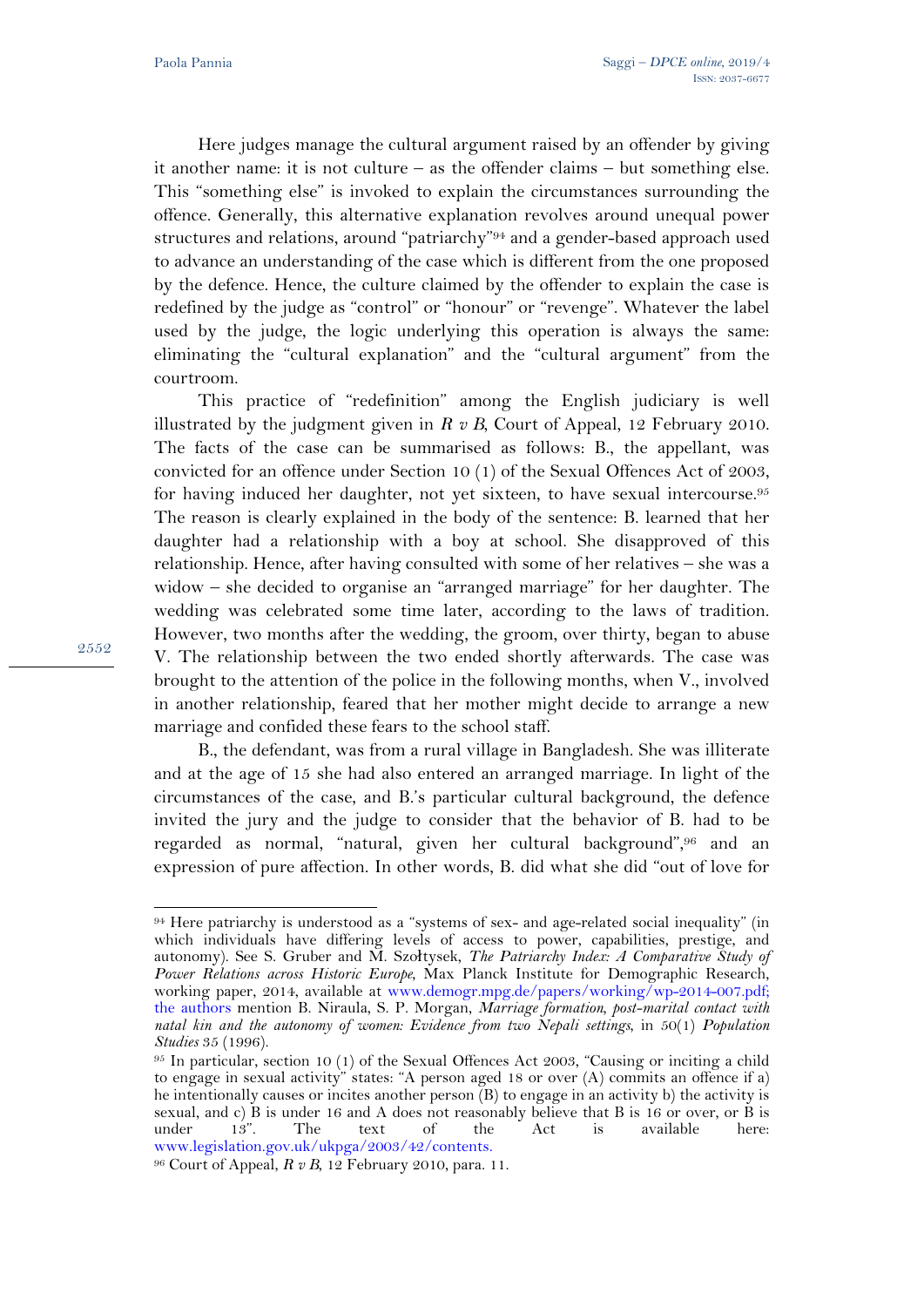her daughter and in what she believed to be her best interest".97 However, the judge referred to the report released by the Probation Office (which provides through-care (in prison) and after-care (post-release supervision) to those who have received custodial sentences) which contained a different explanation: it was not love, but control. "Mrs. B. was motivated by the need to control her daughter and felt that allowing her to get married and, therefore to engage in a sexual relationship as would be expected, was the best course of action for her". Thus, "the need to 'keep up appearances' and to control her children generally in a traditional and draconian manner has led to this offence occurring". The same consideration had already been made by the court at first instance, where the judge said that the marriage had been used by B. as a "means to control her child."98 Accordingly, the cultural background of B., which may well have conditioned the criminal behaviour – as the defence claimed – was obscured by another explanation: "the unlawful attempt to control her daughter". Through this strategy of "culture redefinition", the cultural background of the defendant's behaviour, was transformed and distorted in the judgments by giving it a different explanation: the conduct was just rooted in violence and control, which could justify the immediate custodial sentence.

In the case of "culture redefinition", the lens of gender-based violence is used to substitute a culture-oriented understanding of the facts, in line with a trend that has been observed elsewhere.99 This approach brings a number of important advantages: a) it eliminates the narratives that only non-Western women suffer "death by culture";<sup>100</sup> b) it counteracts an essentialist view of culture and the consequent stereotyping; c) it enriches an understanding of the conduct, by unveiling the patriarchal structures which may have conditioned the offender. However, at the same time, substituting a cultural interpretation with a gendered one raises some concerns. As Purna Sen highlights, though it is incorrect to explain something only recurring in the cultural(ist) approach, "to deny specificity if it exists is also problematic".101 Looking at an offence as the mere product of patriarchal structures is tantamount to offering another essentialist reading of the facts, of a gendered rather than cultural kind. As observed by Korteweg and Yurdakul, "This approach [the culture- blind approach] attempts to eradicate the cultural stigmatization of (Muslim) immigrant communities but at the price of marginalizing the complexities that structure women's (and men's) identities and practices. Ample literature has shown that people's identities and practices are constituted in the intersections of race, gender, religion, national origin, ethnicity, class, sexuality and other social

 $\overline{a}$ 

<sup>97</sup> Idem, para. 11.

<sup>98</sup> See para. 12 (the Probation Office's declaration) and para. 10 (the reference to the first instance Court).

<sup>99</sup> I. Ruggiu, *La risoluzione ONU del 2012 per l'eliminazione delle mutilazioni genitali femminili.* 

<sup>&</sup>lt;sup>100</sup> U. Narayan, *Dislocating cultures: Identities, traditions, and third-world feminism*, New York, 1997; Leti Volpp, *Feminism versus Multiculturalism*, in 101 Colum. L. Rev. 1181, 1185 (2001).

<sup>&</sup>lt;sup>101</sup> S. Purna, *Crimes of honour: value and meaning*, in L. Welchman and S. Hossain (eds.) *Honour: Crimes, paradigms and violence against women*, London, 2005, 50.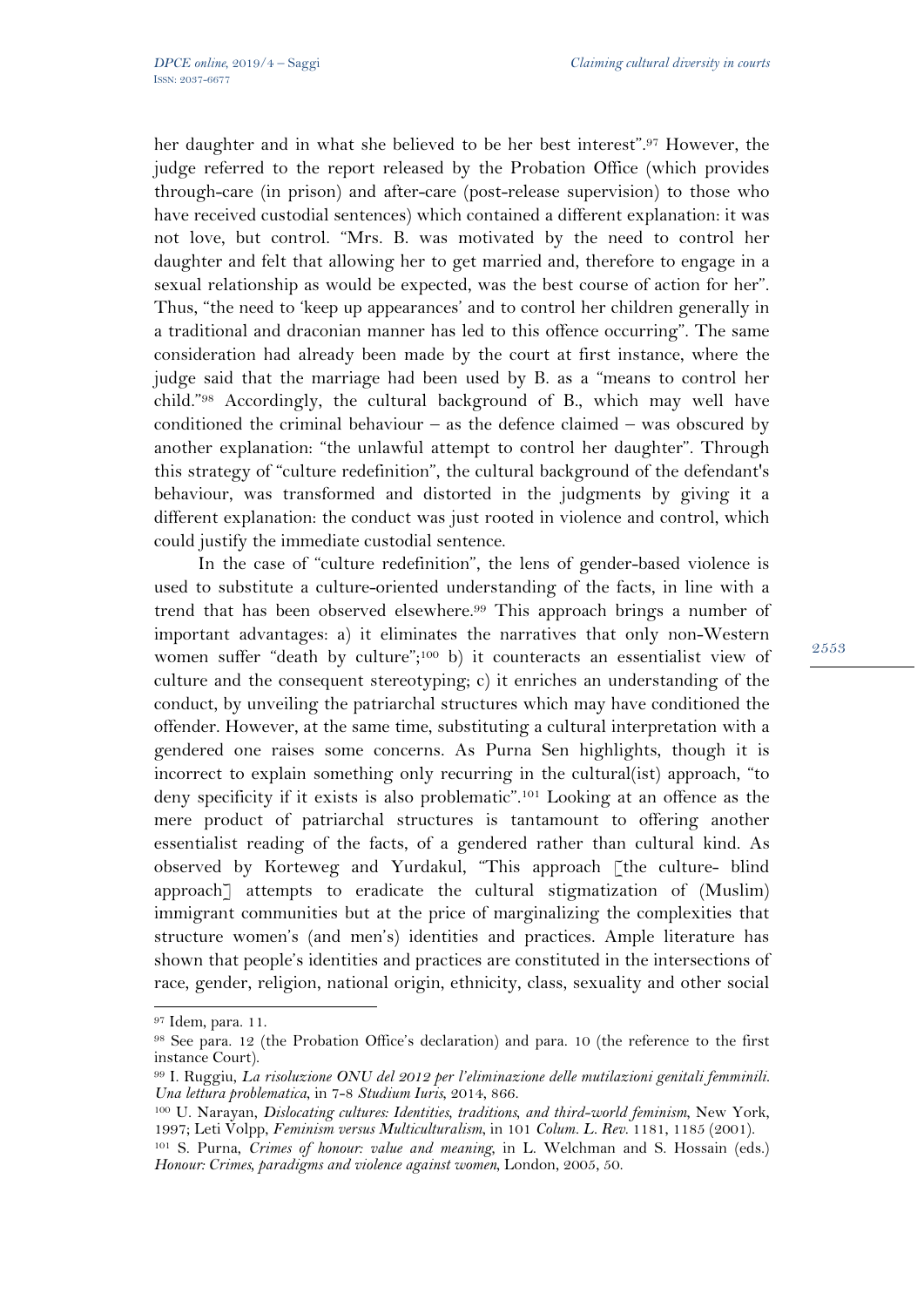divisions, but culturally blind approaches ignore all but the gender dimension".<sup>102</sup> Indeed, according to a more intersectional understanding,<sup>103</sup> there are multiple factors, circumstances and references to take into account when considering the motives of a crime, including the cultural background of Ms. B. which – according to the report of the Probation Office – acted "in keeping with her own background". The same Probation Office elsewhere observed that "when explaining why this offence occurred, it is difficult to point to one area of motivation".

However, when the time came to decide the case, all reference to culture disappeared both in the Probation Office report and in the judicial reasoning. The cultural explanation was eliminated. Only violence and the need to control remained to characterize the circumstances of the offence. To paraphrase the judge's reasoning: "when there is violence, any cultural reference disappears and cannot have recognition". However, in this way, judges have removed from the process an element that, if supported by an appropriate probationary basis, could provide important information about the defendant, which could contribute to assessing the circumstances of the offence and, consequently, to determining the appropriate sentence.

Even if, at first glance, this judicial approach may appear different from the one adopted in the cases of Andrews and Taylor mentioned earlier, the judges are similarly eradicating any cultural reference from the judicial discourse. As the scarcity of cases seem to demonstrate, as well as the judicial reasoning here analysed, in the UK judges do not allow the cultural explanation to enter the courtroom. As analysed above, when asked to adjudicate on culturally sensitive issues, UK judges tend to defer the question to Parliament even if they could have sought a balance between rights or declared the incompatibility between existing law and the rights under the Human Rights Act of 1998. Above all, as observed, judges refrain from mentioning the cultural argument even at the sentencing stage, where they would have more room for discretion. This cultureblind approach cannot be seen as the result of a clearly defined and coherent strategy adopted by the whole UK judiciary to address cases in which the cultural argument is put forward by the offender.

These cases seem rather to show that members of the judiciary feel anxious and uncomfortable when it comes to adjudicating on such a sensitive issue, as revealed by the judge in *The Queen v D (R) - The Crown Court at Blackfriars*, who talked about judges' "anxiety and uneasiness".104 Further evidence of the

9554

<sup>102</sup> A. C. Korteweg and G. Yurdakul, *Religion, Culture and the Politicization of Honour-Related Violence. A Critical Analysis of Media and Policy Debates in Western Europe and North America*, cit.

<sup>103</sup> K. W. Crenshaw, *Mapping the Margins: Intersectionality, Identity Politics, and Violence against Women of Color*, in 43 *Stanford Law Review* 1241 (1991). N. Ghanea, *Women and religious freedom. Synergies and opportunities*. *United States Commission on International Religious Freedom*, Washington, 2017; E. Halim Chowdury, *Rethinking patriarchy, culture and masculinity: transnational narratives of gender violence and human rights advocacy*, in 16 *Journal of* 

<sup>&</sup>lt;sup>104</sup> The Crown Court at Blackfriars, *The Queen v D (R)*, cit...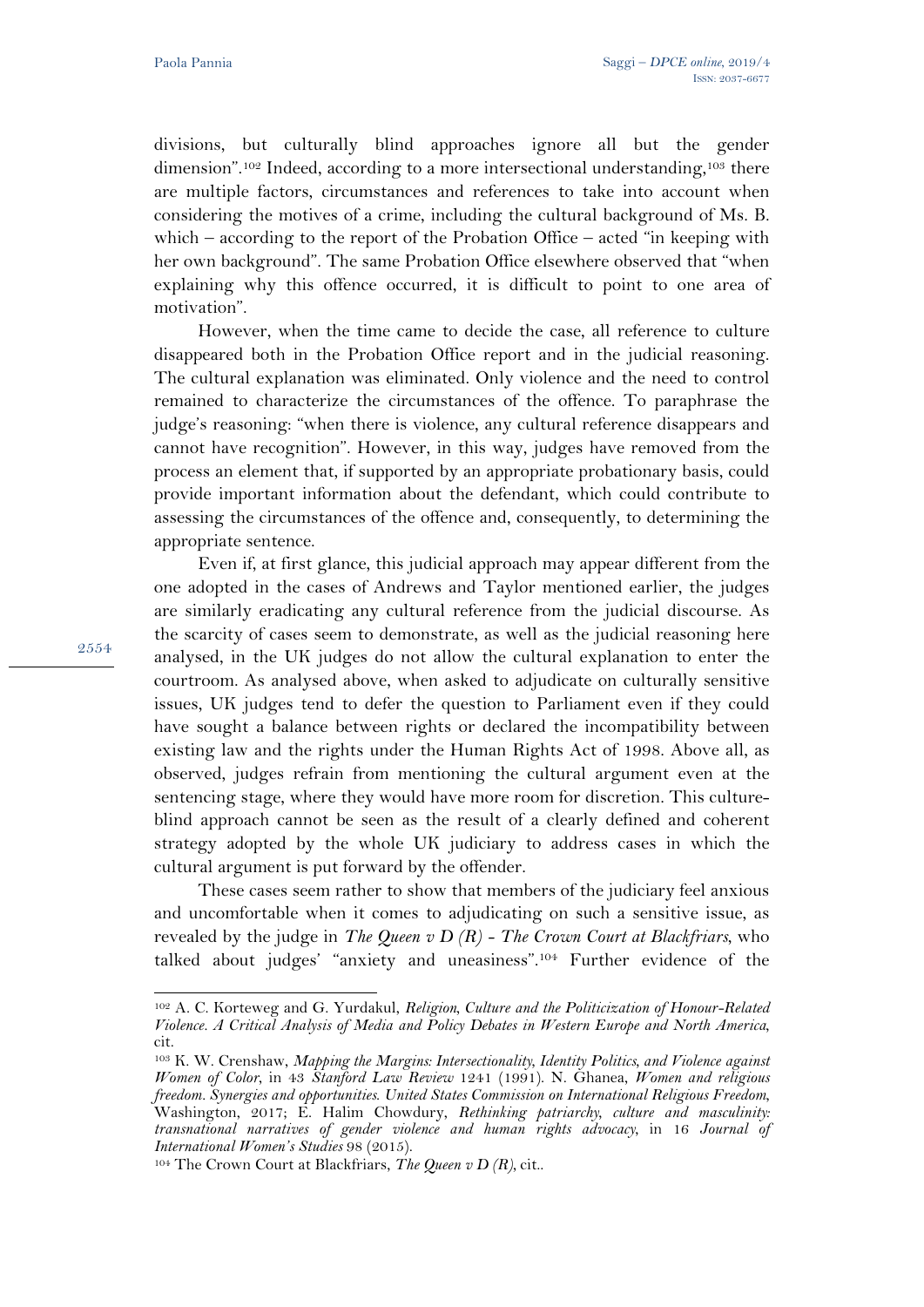difficulty in addressing culture in the courtroom may also be found in a passage of the sentence commented on above, where the judge of first instance felt the need to justify his judicial activity. Indeed, interestingly enough, after having decided the case, the judge needs to clarify that he does not intend to sentence the "offender's culture", but solely her criminal behaviour: "I am not here to punish you for arranging the marriage to K. I am not here to condemn the practice of arranged marriages. My task is to sentence you for the unlawful sexual activity which followed and which you knew would follow the ceremony in your home"105. As previously observed in reference to Italy, in the UK as well judges do not show an ability to properly manage the "cultural argument". Without any guidance provided by the law, precedents or guidelines of the Sentencing Guidance Council, judges are left alone to decide on extremely sensitive cases. Culture is seen as a taboo, carrying with it the risk of being accused of racism. UK judges seem to be affected not only by the lack of clear guidelines and specific training on culture-related matters, but also by the extremely sensitive nature of the subject of culture. Therefore, they prefer to leave culture out of the courtroom.

## **5. The judiciary and the(ir) culture: the need to improve cultural competence and sensitivity**

Delivering justice in a multicultural society is a complex task. On the one hand, there are the ontological features of the law and its codes, both universal and general, which are juxtaposed to narratives produced by the very culture of the courtroom and the society in which the judge lives. On the other hand, there are the specificities of the context, which include the offender's cultural background, as well as his/her interactions with a given society and its set of cultural, religious or traditional features. All these complex and intertwining aspects need to be grasped by judges and to be taken seriously.

Nonetheless, as the case-law surveyed shows, culture is rarely given proper consideration in Italian and English courtrooms, where a correct and accurate culturally sensitive analysis is seldom applied by judges.

As seen, in Italy judges often resort to generalisations and stereotypes. Their reasoning is often grounded in common wisdom rather than in detailed analysis; they rely on repetitive formulae, and phrasing that is laden with emotive connotations. In English courtrooms, by contrast, judges keep cultural considerations out of the courtroom altogether by deferring the solution of "cultural dilemmas" to Parliament. It can be argued that in the English legal system, as already observed, the "judge-made law" system is likely to play an important role in the judicial attitude towards cases involving conduct that is alleged to be culturally motivated. In the absence of statutory provisions for dealing with cases of cultural diversity in the courtroom, it is hard for individual judges to set down rules which could serve as a guide to judges called on to

 $\overline{a}$ 

<sup>105</sup> *R v B*, Court of Appeal, 12 February 2010, cit., para. 11.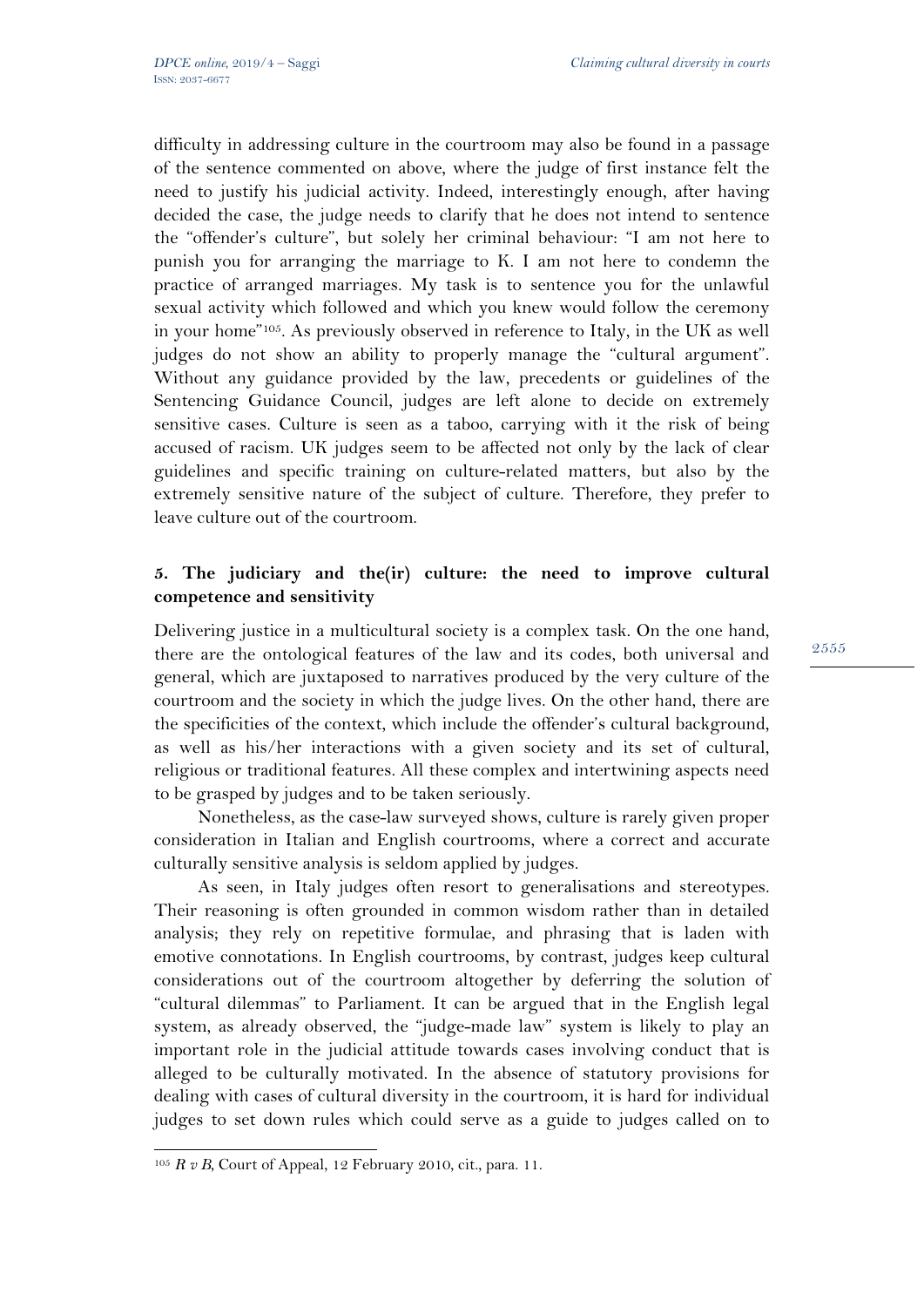handle similar cases after them. Furthermore, it is necessary to bear in mind the constitutional limits surrounding the role of the judiciary, which cannot "create new law", but just interpret it. However, even in UK courtrooms, the few cases of cultural crimes identified were not exempt from stereotypes or from a lack of insight into the cultural claim made by the offender. Furthermore, the judges also generally refused to take into account the offender's culture and religion at the sentencing stage, though they could have done so in accordance with the general guidelines and principles in this area.

Hence, by embracing strategies of "cultural reductionism" or "cultural denial", English and Italian judges try to avoid having to directly address issues tied to the cultural background of the offender and decide on its legal relevance. Important differences notwithstanding – the background, contexts and legal systems underlying the case law collected in Italy and England are profoundly different – we may see an interesting convergence linking the Italian and English judicial cultures: the lack of cultural competence and sensitivity.

Nonetheless, blaming judges alone for these shortcomings would be an oversimplification. As seen, there are no laws or general guidelines to help judges with the complex task of managing such sensitive issues. Both Italian and English judges seem to lack the necessary tools for properly assessing the cultural explanation. What the evidence seems to suggest is that the failure to address the cultural argument is not the result of judicial unwillingness to give recognition to culture in the courtroom. The judicial approaches observed in Italy and the UK rather suggest that judges fail to properly deal with culture because of their lack of knowledge about culture and how and to what extent it can influence criminal behaviour. Clearly, the lack of specific knowledge is further exacerbated by the lack of guidance provided by laws or other instruments that could help judges to give due relevance to culture within the criminal justice system. In this regard, the present study seeks to lay the ground for further research into the role of legal education and the need for expert anthropologists who can support the complex activity of delivering justice in a multi-diverse society.106

Indeed, the culture of the offender is a factor that could provide important insight and enable judges to gain a thorough understanding of the subjective and objective elements of the offence and, therefore, result in a just outcome and a fair trial. Furthermore, as observed elsewhere, proper consideration of the "cultural question" by judges may end up benefitting not only the offender or his/her minority group, but society as a whole and, consequently "every one of us".107

The "canary in the coalmine" metaphor derives from the fact that miners used to carry a canary along with them into the dark underground caves. The

2556

<sup>106</sup> M. Sagiv, *Cultural bias in judicial decision making*, in 35 *Boston College Journal of Law & Social Justice* 229 (2015). Holden L. (eds.), *Cultural Expertise and Litigation: Patterns, Conflicts,* 

<sup>&</sup>lt;sup>107</sup> E. Olivito, *Primi spunti di riflessione su multiculturalismo e identità culturali nella prospettiva della vulnerabilità*, in 1 *Politica del diritto*, 2007, 71, 76 ff.